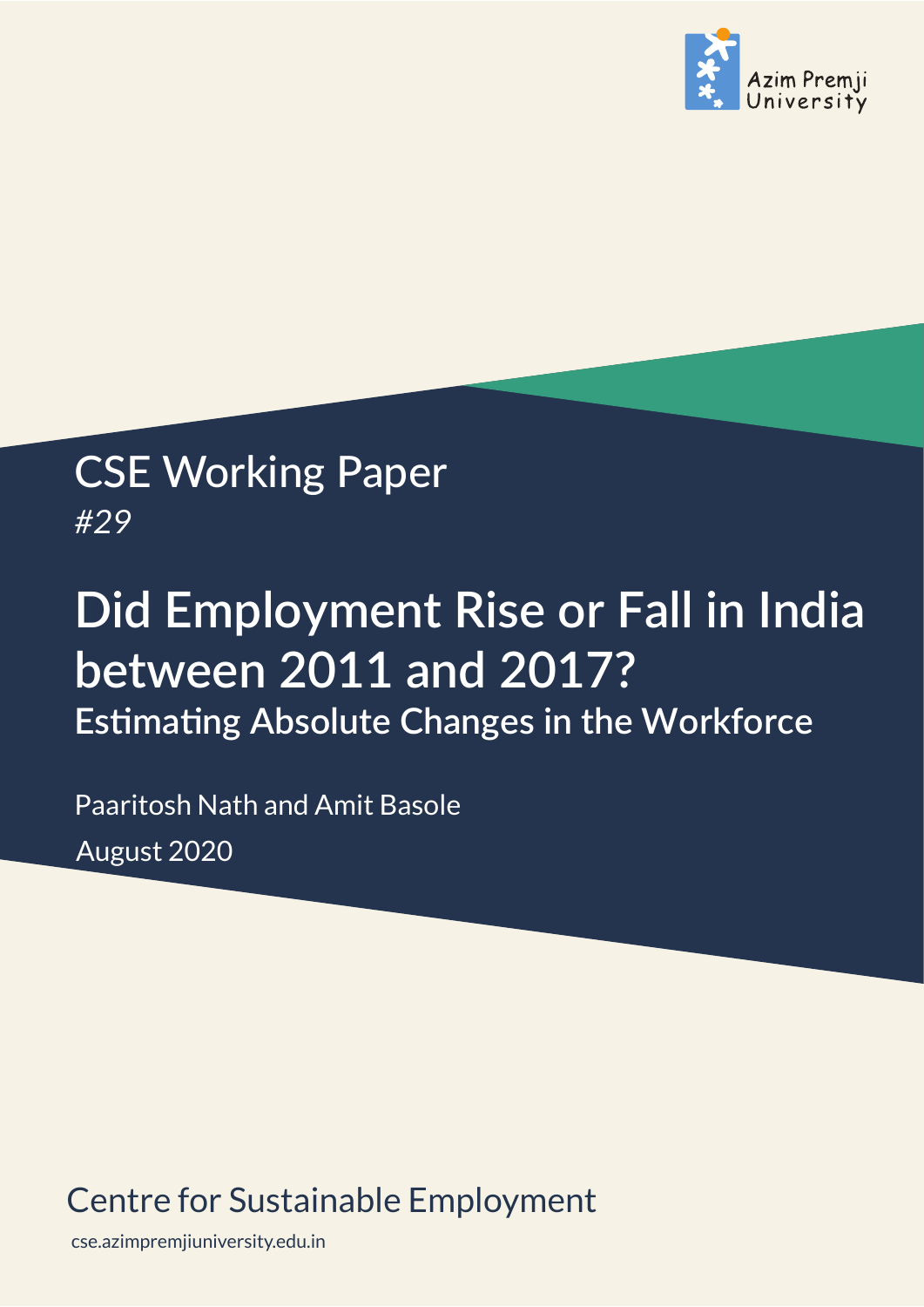## **Did Employment Rise or Fall in India between 2011 and 2017? Estimating Absolute Changes in the Workforce<sup>1</sup>**

#### **Paaritosh Nath**

Research Fellow, Azim Premji University

#### **Amit Basole**

Associate Professor of Economics, Azim Premji University

#### **Abstract**

The recently released data from the 2017-2018 Periodic Labour Force Survey have created a controversy regarding the quantity of employment generated in the past few years in India. Estimates ranging from an absolute increase of 23 million to an absolute decline of 15.5 million have been published. In this paper we show that some of the variation in estimates can be explained by the way in which populations are projected based on Census 2011 data. We estimate the change in employment using the cohort-component method of population projection. We show that for men total employment rose but the increase fell far short of the increase in working age population. For women, employment fell. The decline is concentrated among women engaged in part-time or occasional work in agriculture and construction.

#### **Keywords**

Employment, Periodic Labour Force Survey, Population projection, Cohort-component method

 $<sup>1</sup>$  This paper is currently under review at the Economic and Political Weekly. The authors would like to</sup> thank Arvind Pandey, Balakrushna Padhi, Lina Bassarsky, and an anonymous reviewer for comments on an earlier version of the manuscript. Responsibility for errors lies with the authors. Authors' contact: [paaritosh.nath@apu.edu.in](mailto:paaritosh.nath@apu.edu.in) , [amit.basole@apu.edu.in](mailto:amit.basole@apu.edu.in) .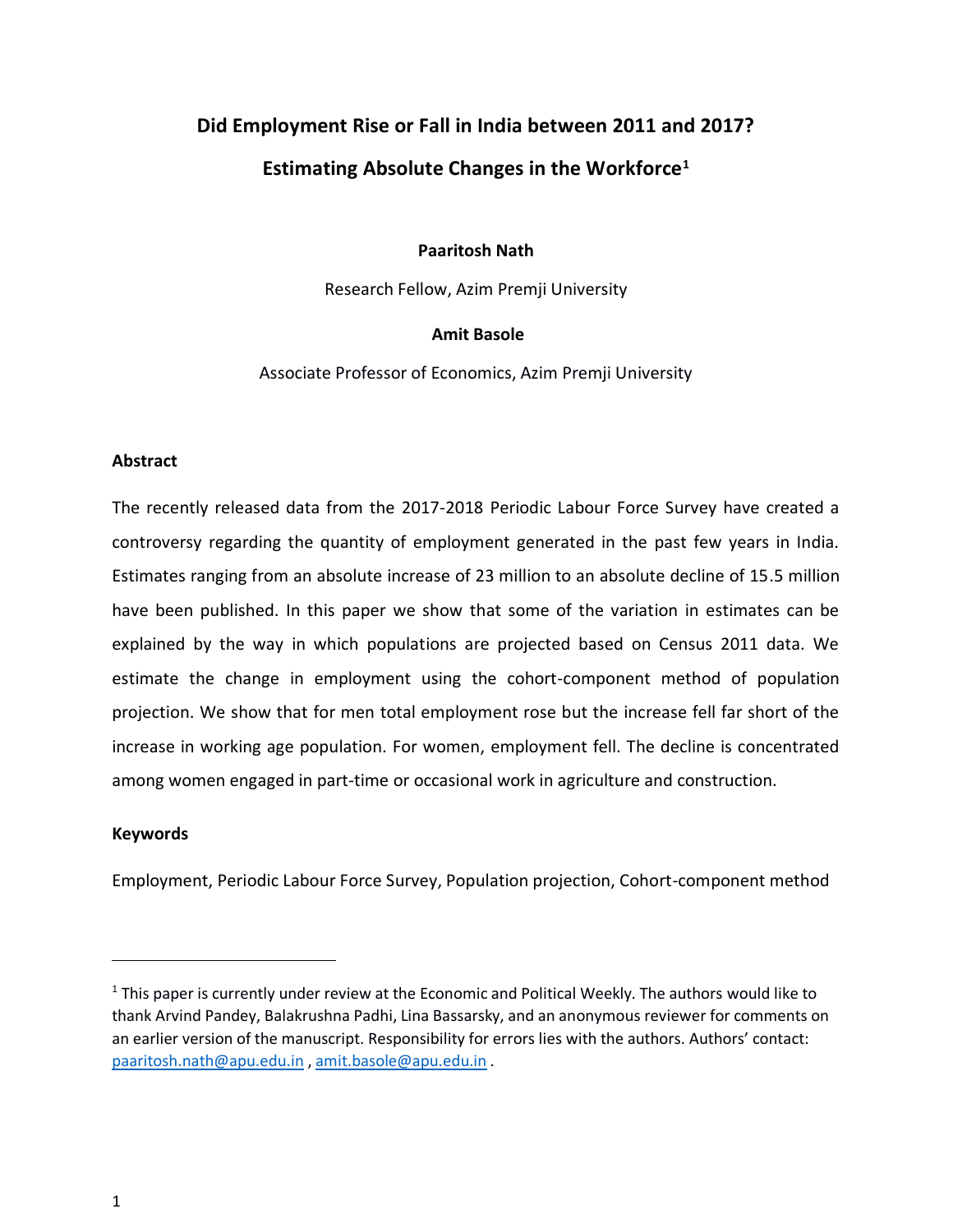#### **1. Introduction**

Prior to the slowdown of 2019 and subsequent extraordinary shock delivered by the COVID19 pandemic, the Indian economy had experienced a phase of moderate to high growth (exceeding 5% per annum in real terms) for nearly two decades. However, employment grew much more slowly as compared to GDP. (Kannan and Raveendran, 2009; Mehrotra, 2018; State of Working India, 2018) The exact nature of this phenomenon of "jobless growth" has proved controversial. Part of the problem, until early 2019, was a paucity of official data on employment. The release of the Periodic Labour Force Survey (PLFS) data in mid-2019, saw a considerable amount of interest over what it had to say about the Indian labour market and the changes that had taken place since the last NSSO Employment-Unemployment Survey (NSS-EUS 2011).<sup>2</sup>

However, questions such as how much did employment increase in absolute terms or did the growth in employment match the increase in the working age population or even did employment increase or decrease, have proved to be controversial in the recent literature. What is beyond dispute is that between 2011 and 2017, the workforce participation rate or the worker to population ratio (WPR) fell for rural and urban India, in principal and subsidiary status, for men and women. But when it comes to absolute numbers, different studies have provided us with different answers (Table 1). Bhandari and Dubey (2019) have argued that employment rose by 23 million during this period, while Mehrotra and Parida (2019), Himanshu (2019) and Kannan and Raveendran (2019) all observe that it has fallen. However, the estimates of the fall vary between 6.2 million to 15.5 million. As Misra (2019) notes in his column<sup>3</sup>, these contrasts are surprising given that the underlying datasets used for all of these studies are the same- the 68<sup>th</sup> NSS-EUS and 2017-18 PLFS.

 $<sup>2</sup>$  Recently, PLFS data for the year 2018-19 has also been released. We do not use this data here since</sup> the paper is concerned with what happened between 2011-12 and 2017-18.

<sup>3</sup> [https://indianexpress.com/article/business/economy/india-employment-rate-study-azim-premji](https://indianexpress.com/article/business/economy/india-employment-rate-study-azim-premji-university-6097024/)[university-6097024/](https://indianexpress.com/article/business/economy/india-employment-rate-study-azim-premji-university-6097024/) Accessed on 19<sup>th</sup> November, 2019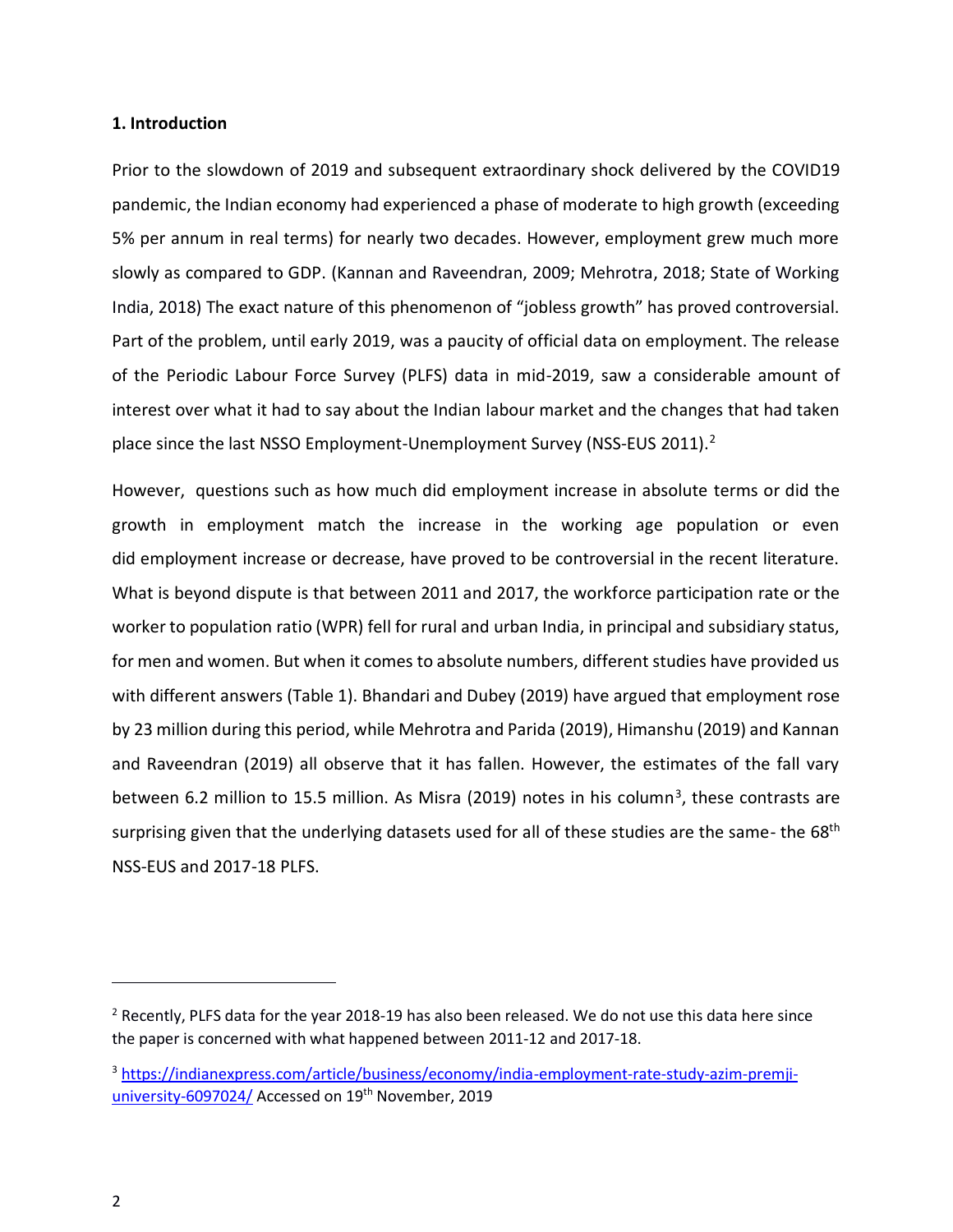| <b>Authors</b>                     | 2011-12<br>Workforce<br>(millions) | 2017-18<br>Workforce<br>(millions) | Difference<br>(millions) | Reference<br>Period Taken                               | <b>Projection Method</b>                                                                                            | <b>Status</b><br>applied |
|------------------------------------|------------------------------------|------------------------------------|--------------------------|---------------------------------------------------------|---------------------------------------------------------------------------------------------------------------------|--------------------------|
| Bhandari and<br>Dubey (2019)       | 433.1                              | 456.7                              | 23.6                     | $1st$ January,<br>2012 & 1st<br>January, 2018           | Trend extrapolation using monthly<br>CAGRs for each State/UT (rural-<br>urban) obtained from Census 01,11           | <b>UPS</b>               |
| Mehrorta and<br>Parida (2019)      | 474.2                              | 465.1                              | $-9.1$                   | December 2011<br>& December,<br>2017                    | Monthly exponential growth rate                                                                                     | <b>UPSS</b>              |
| Kannan and<br>Raveendran<br>(2019) | 467.7                              | 461.5                              | $-6.2$                   | 1 <sup>st</sup> January,<br>2012 & 1st<br>January, 2018 | Trend extrapolation based on<br>inter-census growth; state wise for<br>each sex*sector segment of the<br>population | <b>UPSS</b>              |
| Himanshu<br>(2019)                 | 472.5                              | 457                                | $-15.5$                  | 1 <sup>st</sup> January,<br>2012 & 1st<br>January, 2018 | <b>NA</b>                                                                                                           | <b>UPSS</b>              |
|                                    | 462.4                              | 452.4                              | $-9.9$                   |                                                         | Cohort-Component Method;                                                                                            | <b>UPSS</b>              |
| Present study                      | 425.3                              | 439.3                              | 14                       | $1^{st}$ June, 2011 &<br>$1st$ June 2017                | Sex*sector by age group for all<br>India and 21 major States                                                        | <b>UPS</b>               |

#### **Table 1: Estimates of the size of the Indian workforce (in millions) brought out by different studies**

Source: Various Studies

This wide variation in the absolute size of the workforce can be attributed to the fact that there were no official estimates of the population of the country at the time the PLFS data was released. Sample surveys such as the PLFS yield key ratios such as the worker-to-population ratio (WPR, also known as the employment rate), the labour force participation rate (LFPR) and the unemployment rate. The standard practice adopted by economists to go from ratios to absolute numbers is to multiply the WPR or LFPR from a sample survey with a relevant population estimate in order to arrive at absolute employment estimates. Thus, once the particular definition of workforce or labour force (principal or usual yearly status, weekly, or daily status) has been decided, whether a fall in the WPR will translate into a rise or a fall in employment in absolute terms, depends on the projected increase in population over the period.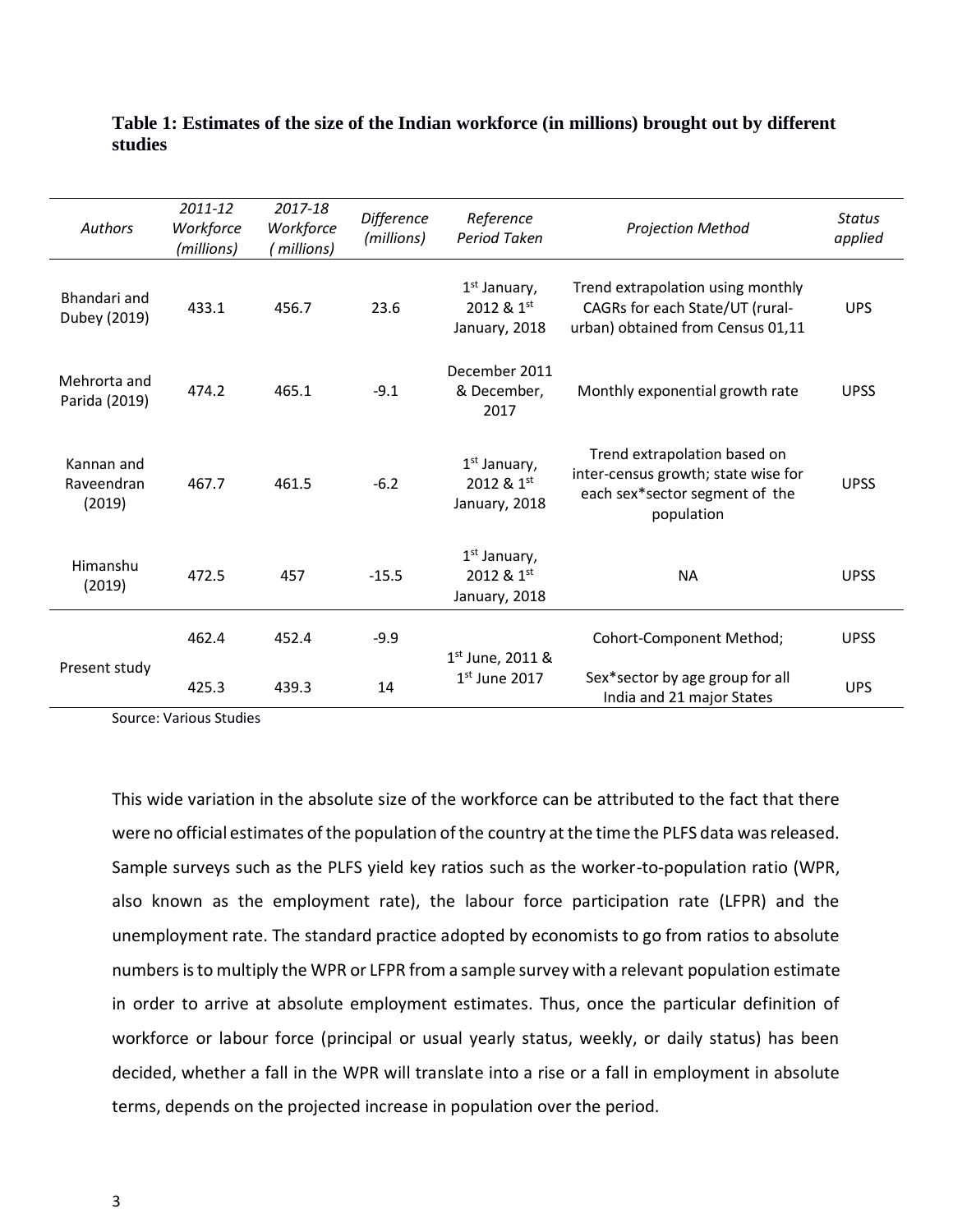The earlier Employment-Unemployment survey reports brought out by the National Sample Survey Office (NSSO) used to provide these population estimates in their appendix tables. If these were not available, the practice hitherto has been to use the official population estimates as brought out by the government. At the time of the release of the PLFS data, neither were available. It was only after five months of the release of the PLFS, that the technical group on population projections finally brought out its population estimates.<sup>4</sup> The absence of official statistics forced authors to produce their own population estimates. It is the variation in these estimates that produced, in part, the aforementioned variation in employment numbers.

One aim of this study is to examine the sources of variations in the estimation of the workforce numbers. Even with the release of the official population numbers, we believe that this study continues to hold relevance because it provides a detailed methodology for arriving at workforce estimates in the absence of official population estimates. This is useful in case any such instance (of lack of official data) arises in the future or when one wants to estimate the population of a sub group category whose official projections may not be available. We validate our numbers by comparing them to the official data.

We undertake three tasks here. First, we produce our own population estimates based on a method of population projection known as the "cohort-component method" and validate our numbers by comparing them to the official data. Next we explain why different studies can produce substantially different estimates of the Indian workforce via differences in the choice of survey mid-point, the nature of the population projection method, and the level of disaggregation used in the projection. Finally, we investigate what has taken place during the period in question. We show that in every demographic group (men, women, rural, urban), the rate of employment generation has lagged far behind the rate of growth of the working age population. We also show that the decrease in absolute employment commented on, in the recent literature, is concentrated among rural women working in a subsidiary capacity in agriculture and construction.

<sup>&</sup>lt;sup>4</sup> [https://nhm.gov.in/New\\_Updates\\_2018/Report\\_Population\\_Projection\\_2019.pdf](https://nhm.gov.in/New_Updates_2018/Report_Population_Projection_2019.pdf)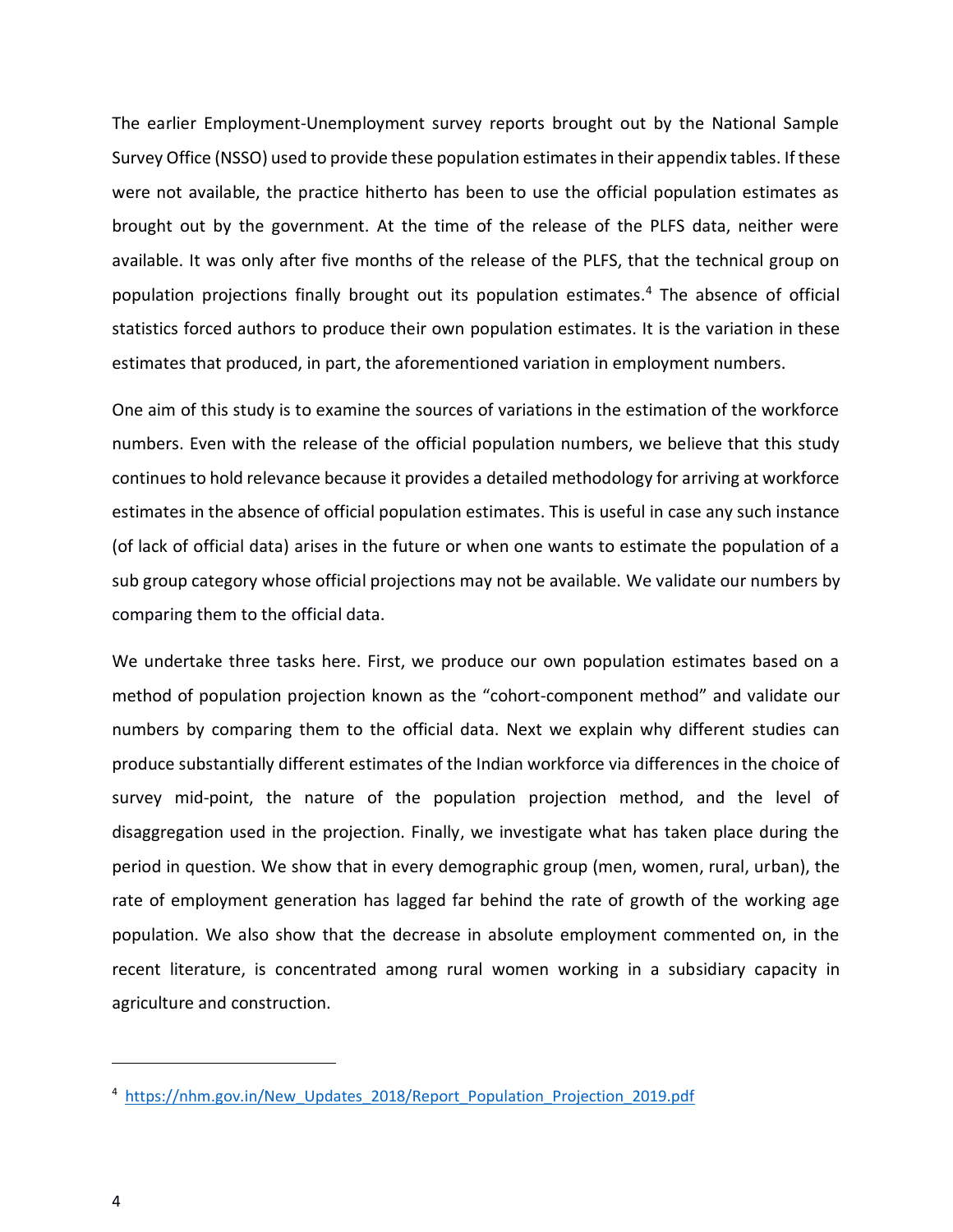The next section describes the key factors influencing absolute workforce estimates. Section 3 outlines how the cohort-component method can be used, Section 4 presents the results, and Section 5 concludes.

#### **2. On Generating Absolute Workforce Estimates: Some Key Issues**

Before we delve into two important methodological points, note that estimated workforce numbers are naturally sensitive to the definition of employment adopted. Thus a simple source of variation in Table 1 is that Bhandari and Dubey (2019) use the Usual Principal Status (UPS) definition while the rest use the Usual Principal and Subsidiary Status (UPSS) definition. The UPS identifies as employed only those who were working for more than six months in the last 365 days. The UPSS on the other hand, also includes in the workforce, those who were working for a period of 30 days but less than six months. Employment estimates based on the two definitions, thus, are bound to vary with the latter showing higher figures than the former. Which definition is appropriate, of course, depends on the question being asked of the data.

#### *2.1 Method adopted for projecting population numbers*

The standard practice in the literature to estimate absolute workforce numbers is as follows:

Estimated absolute number of workers =

(Number employed / Number of working age individuals) X Projected working age population

As is well-known, the population estimated from the survey data using sample weights provided by the NSSO is significantly smaller than expectations based on Census data.<sup>5</sup> Hence most researchers take recourse to the Census, or to population projections based on the Census to

<sup>&</sup>lt;sup>5</sup> In a paper brought out by the NSSO's own Survey Design and Research Division (SDRD) team, it was noted that the magnitude of divergence is very large in most cases. [http://www.mospi.gov.in/sites/default/files/workshop/nsc\\_paper\\_SDRD\\_12jan09.pdf](http://www.mospi.gov.in/sites/default/files/workshop/nsc_paper_SDRD_12jan09.pdf)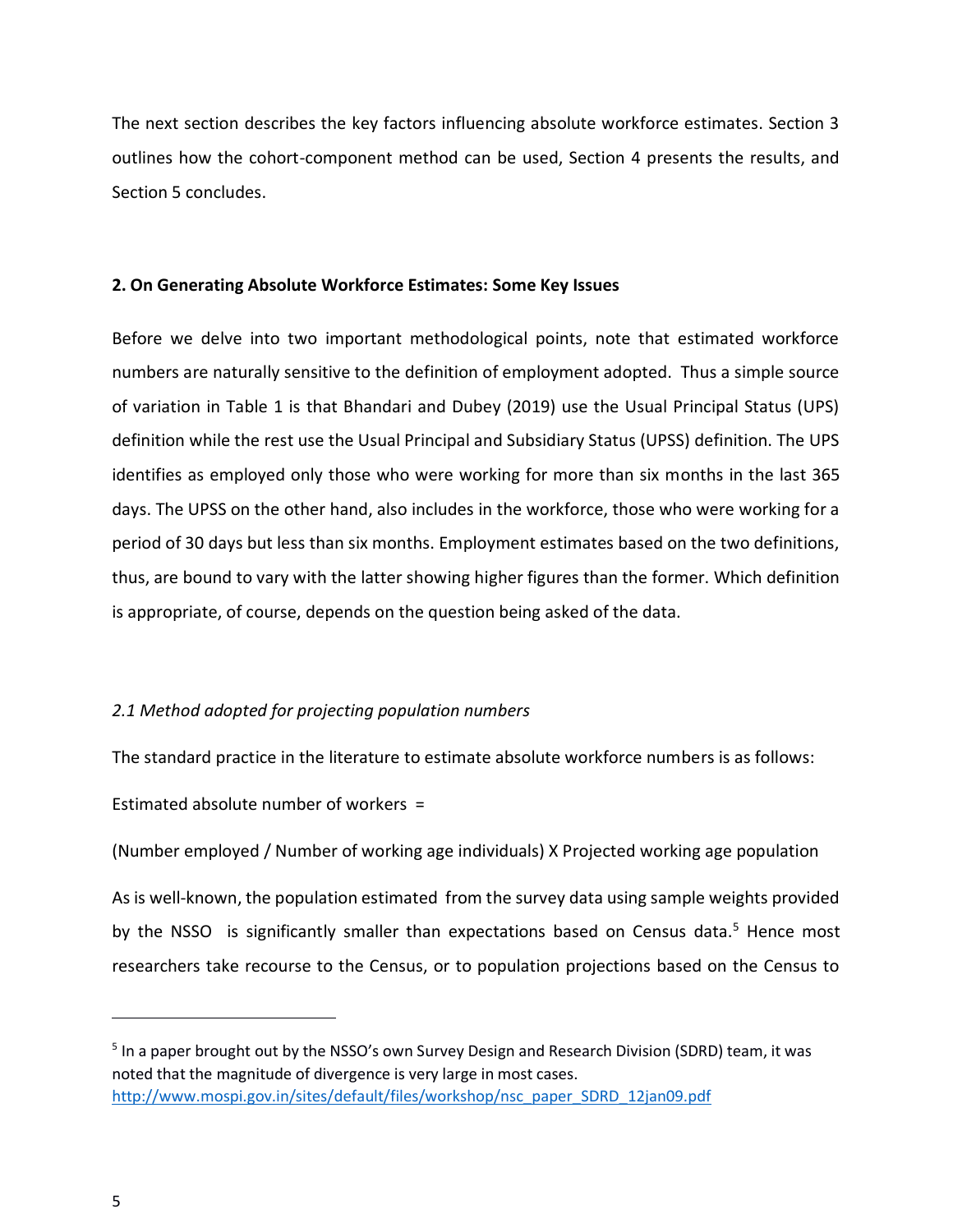calculate absolute workforce numbers. There are two, mathematically equivalent, ways this is done. The "Census multiplier" is first calculated as the ratio of Census (or Census-projected) population to population estimate from sample survey data. Next the WPR or LFPR is multiplied by the population estimate from the sample survey and then further multiplied by the Census multiplier. This is equivalent to taking the WPR or LFPR and multiplying it directly by the Census or Census-projected population (as in the equation above).

Absolute workforce estimates for years close to a Census year can be calculated directly by taking the Census population. But as we move farther away from a Census year, the need to accurately project the new population becomes more important. Usually such projections are available from sources such as the ILO, the UN, and of course, the Government of India. Hence researchers do not need to make the projections themselves except under exceptional circumstances when current projections are not available, as noted in the Introduction. Nevertheless, it is useful to understand the principal issues involved in producing the population numbers since important policy decisions depend on these data.

There are three methods for calculating population projections, namely (i) trend extrapolation, (ii) the cohort component method and (iii) structural mode (Smith et al. 2000). We focus on the first two approaches as they are the ones most regularly adopted in labour force estimation studies. All the studies mentioned in Table 1, with the exception of the present one, estimate the size of the Indian workforce using projections based on the trend extrapolation method (or they use population projections produced by others based on this method). This method involves fitting mathematical models to historical data to project future values of the variable of interest. Different functional forms (linear, polynomial, exponential etc.) correspond to different assumptions about how we expect the variable to behave in the future. The main advantage of this method is that it has low data requirements. But trend extrapolation, whether simple (linear, geometric, exponential) or complex (polynomial, ARIMA time series, logistic models), has some important shortcomings. The method does not account for what part of population growth is attributable to changes in fertility rates, mortality rates or migration. In case of societies experiencing rapid demographic transition, the farther one moves away from a census year, the less reliable trend extrapolation gets. It becomes important to bring in fresh data on fertility,

6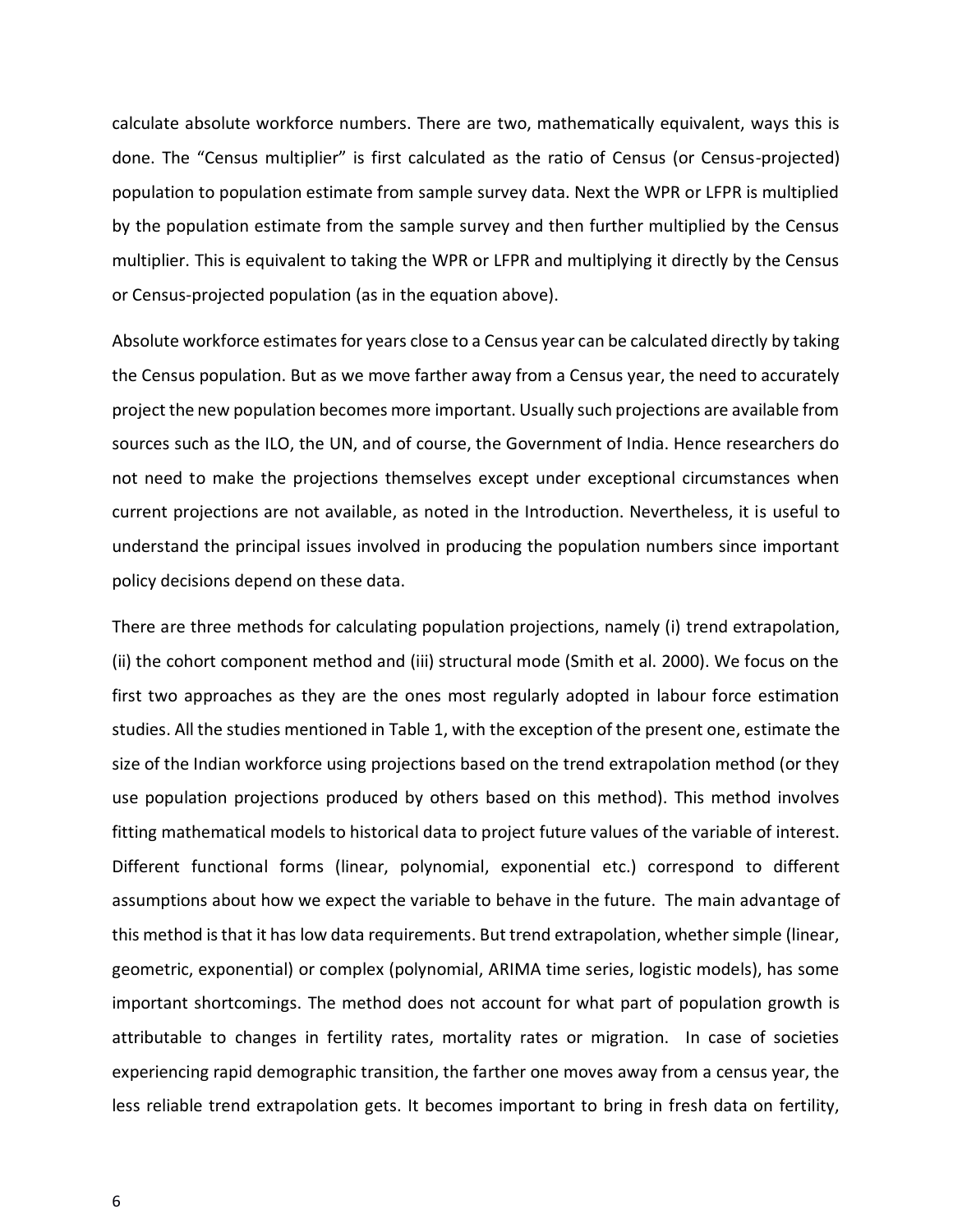mortality and migration rates. Second, trend extrapolation provides little or no information regarding the sub-group composition of the projected population (see George et. Al, 2004).

As per the literature on demography (see de Gans, 1999; O'Neill et.al, 2001), the preferable method is the cohort-component projection technique that takes into account the changes to the demographic compositions of the population that is to be projected. The cohort-component method divides the base year population into age-sex groups (cohorts) and accounts separately for the fertility, mortality and migration behavior of each cohort as it passes through the projection horizon (George et. al, 2004)*.* Simply put, it enables one to take into consideration differences in the rates of fertility, mortality and migration of different age groups at a particular point in time, and to consider how these rates change over time for each of the individual cohorts. Projections that are made using this technique are bound to give rise to figures that are different from the trend extrapolation method laid out above. The limitation of this method is that it can only be projected to the point where fertility and mortality data are available.

A crucial factor here is the level of disaggregation at which the projection is made. According to a review paper brought out by the NSSO's Survey Design and Research Division (SDRD) team in 2008, the ideal procedure to generate workforce estimates is to first decide the lowest level at which the adjustment factor is to be applied. Next group wise adjustment factors are calculated using the Census or the projected population. Then these are integrated with survey weights (multipliers) (NSSO, 2008: 14). In other words, the employment ratios should be obtained for each domain at the lowest level decided upon and then these are to be applied to the adjusted population corresponding to that very domain. Summing each domain from the lowest to the highest level gives us our final figure for the combined domain.

Final workforce estimates are thus sensitive to the level of disaggregation made (Kannan and Raveendran, 2019, 39). Using the all India WPR ratio on a given population will give us a figure that is different from, say the workforce number arrived at by adding the figures that we obtain independently when we multiply the male WPR and female WPR of each age group of all the states to the corresponding population estimates of these domains.

7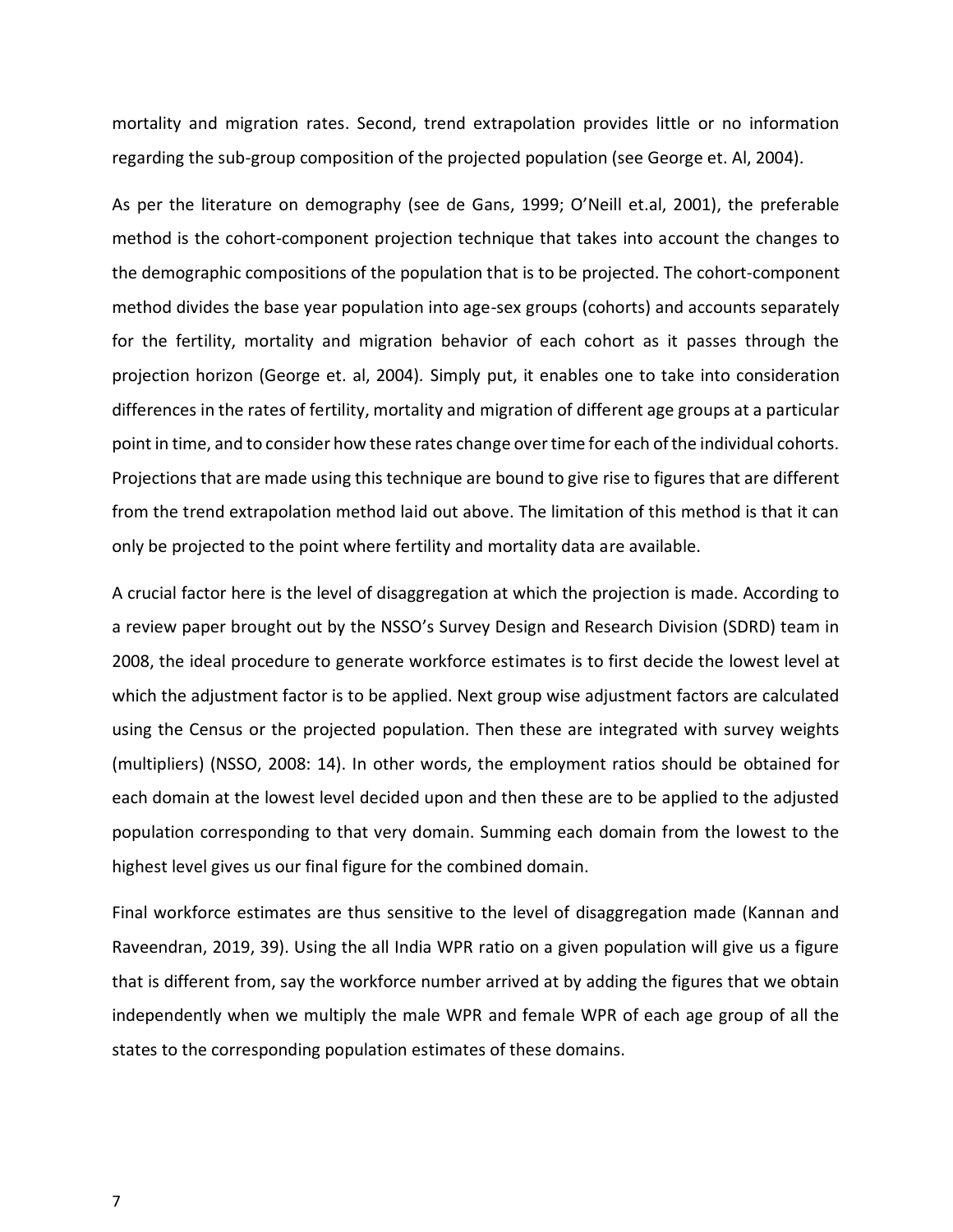#### *2.2 Choice of survey mid-point*

A second, somewhat less important, source of variation in the employment numbers is the chosen survey mid-point. As noted above, employment ratios obtained from labour force surveys are multiplied with a relevant population estimate in order to arrive at employment estimates. Generally, these population numbers are taken from the Census or from the projections thereof. However, in doing so, a problem arises. Since the Census as well as the sample surveys are carried out over a period of several months to a year, a particular point in time needs to be designated as the "time of survey" (the equivalent of what is called the "Census moment") so that the population estimate for that point in time can be produced and applied to the survey ratios. This is sometimes called the "survey mid-point". Different studies choose different mid-points and thus end up with different projected populations.

A number of studies working with the NSSO/PLFS data take the mid-point of the survey period i.e. January  $1<sup>st</sup>$ , as the point of representativeness of the survey data. The survey period relates to the time during which the information is collected from the respondents, e.g. July  $1<sup>st</sup>$  to June 30<sup>th</sup>. But employment indicators, such as the usual or principal status are based on a reference period of the preceding year. As the ILO has noted, the representativeness in time applies to the reference period covered rather than the survey period (Hussmans et al. 1990: 227).<sup>6</sup>

A moving reference period produces statistics which covers a length of time which is longer than the reference period itself. In the case of EUS 2011-12 (with a survey period of July 2011 to June 2012), when using the usual/principal activity status definition (with a 12-month reference period) the statistics produced covers a period of two years -July 2010 to June 2012. The midpoint of this two-year period is June 2011 and not January 2012. The ILO manual cites the NSSO survey of 1977-78 as an example to illustrate this point. Naturally, studies which take the mid-point as December 2011 or January 2012 arrive at higher absolute employment figures because they adjust their census population upwards by nine to ten months instead of three.

 $<sup>6</sup>$  If the reference period is small say the past week or the past day, then the issue does not arise.</sup>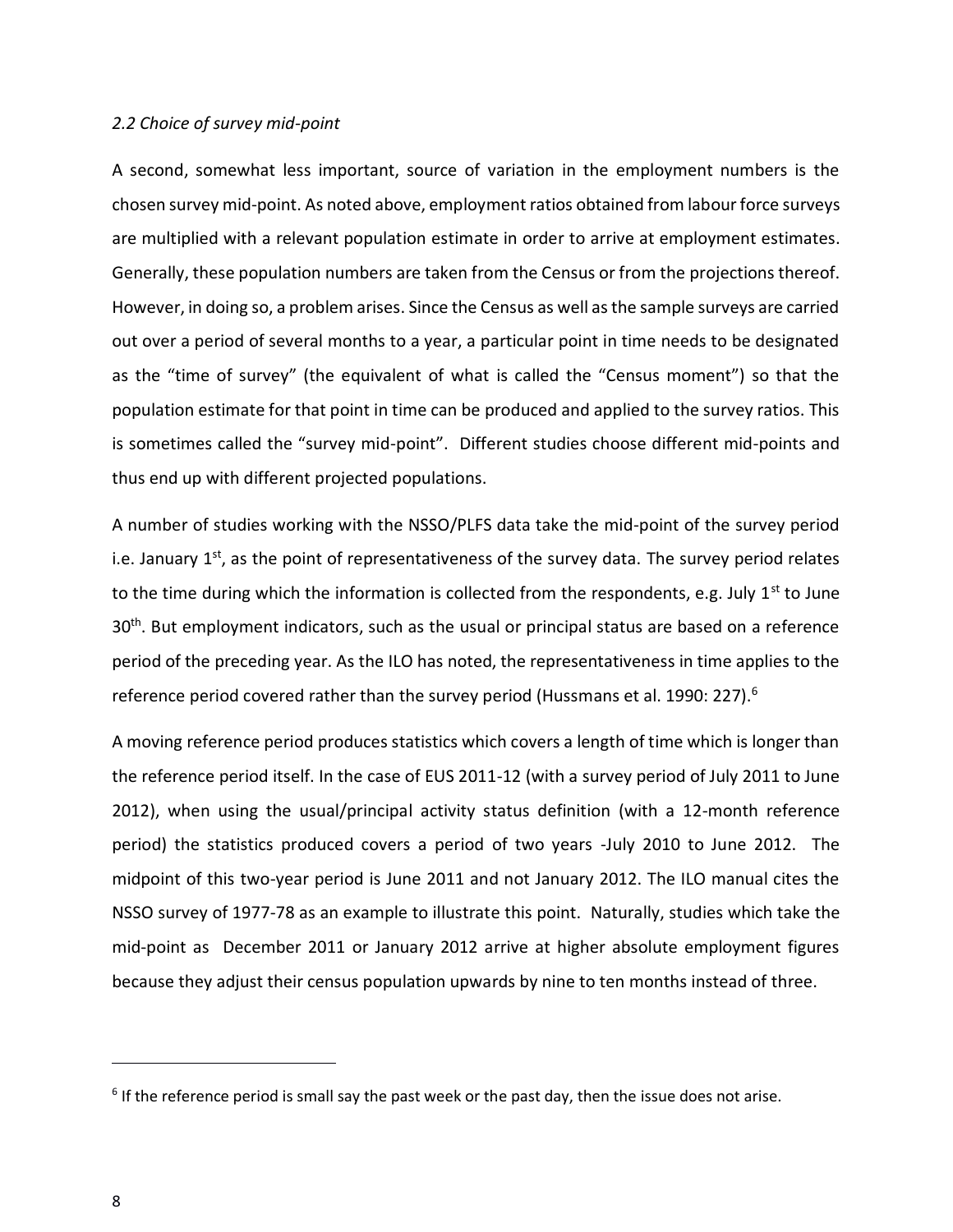The same applies for the PLFS 2017-18 carried out between the months of July 2017 and June 2018. As per the explanation provided above, the survey mid-point is June 2017 and requires one to extend the projection of the Census population to June 2017, in order to apply the ratios from the survey.

We would like to emphasise, though that the choice of survey mid-point does not affected estimated changes between two years, it only affects the absolute numbers.

#### **3. Method used in the present study**

#### *3.1 The cohort component method*

We use the cohort-component method for producing both the national as well as state-wise population projections. As we have noted above, this method is an advance on trend extrapolations as it accounts for changes in the demographic composition of the population that is to be projected. It is widely used by demographers but less by economists. To the best of our knowledge, in recent years, this method has been used to generate workforce estimates for India only in one instance (NCEUS 2009).

George et. al (2004) provide us with a concise summary of the steps involved. The first step is to establish the base year population and make an estimation of the number of persons in it, who survive to the end of the projection interval. To do this, age-sex specific survival rates are applied to each cohort in the base population. The next step involves the calculation of migration that has taken place during the interval. For this, cohort specific migration rates are applied to agesex group. The third step is to calculate the number of births that occur during the interval. Here age-specific birth rates are applied to the female population in each age group. The number of births that take place are added to the survived or expected-to-be-alive population and the number of net migrants to arrive at a projection of the population by age and sex. This figure then serves as the starting point for the next interval and the process is repeated until the final target year is reached.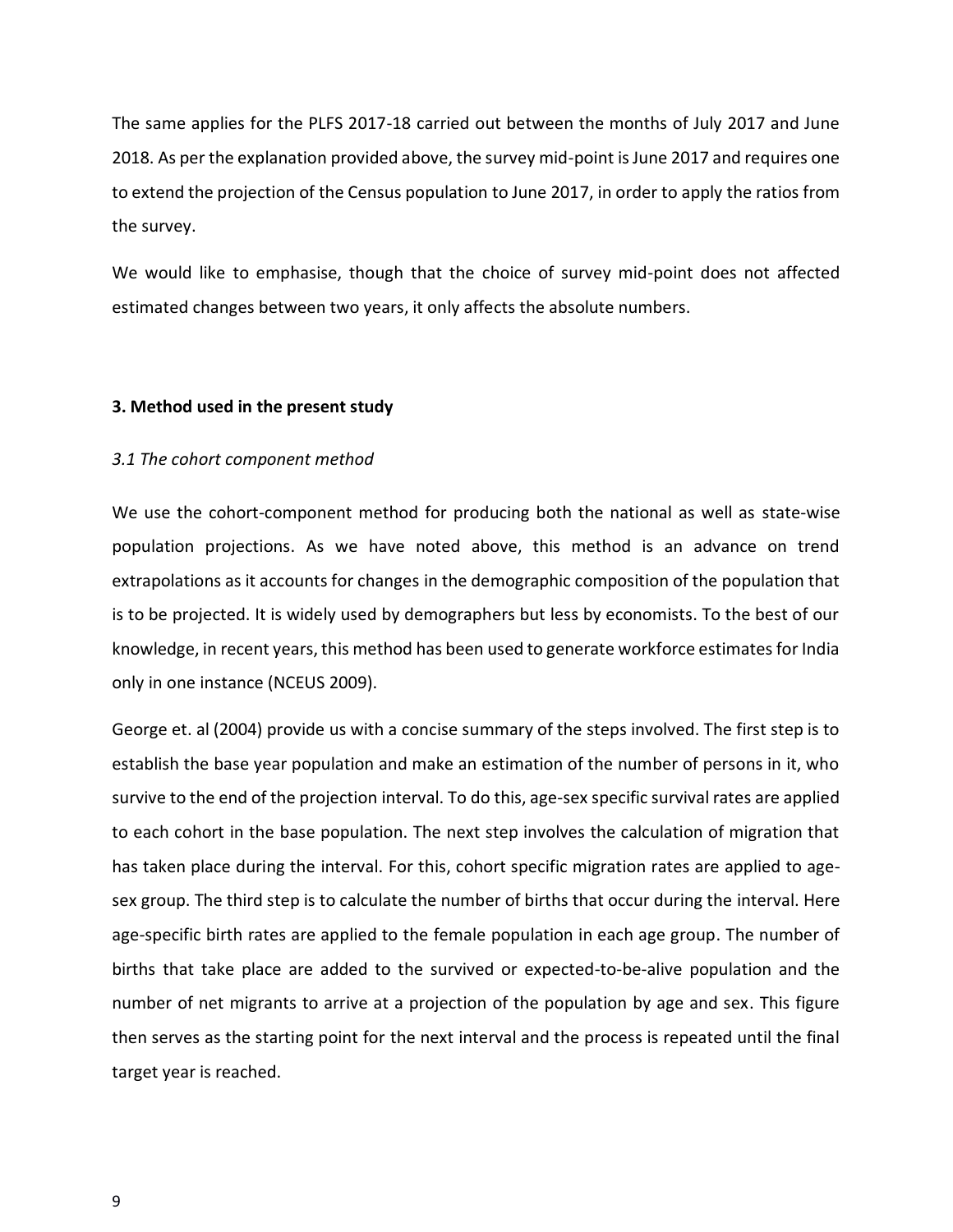The summary equation of the cohort-component method is as follows:

#### $P_{t+n}$  = survived population + births + net migrants

We used this method to project all India population figures as well the population figures for 21 major states for the years 2011 to 2018. Andhra Pradesh and Telangana are treated as a single state since EUS 2011-12 provides us with employment ratios of the undivided state. The ratios obtained from EUS 2011-12 and PLFS 2017-18 round are then applied to their respective projected populations to arrive at the final workforce numbers.

#### *3.2 Preparation of the base year data*

Data from the 2011 Census served as the base for our projection exercise. In order to arrive at the total population, we decided to make four separate projections-rural male, rural female, urban male and urban female. We first took the sex wise population data from the Census for both rural and urban segments for each five-year age group (0-4, 5-9…75-79, 80+). This exercise was carried out separately at both the national and sub-national level.<sup>7</sup> Age-sex data obtained from the Census, however, is known to be subject to errors of quality and coverage to different degrees across the states. For one, there are population figures for males and females whose ages are not specified. There is also a cultural bias towards reporting ages in digits ending with 0 or 5 as noted in the UNFPA  $(2014)^8$  manual on demographic techniques. Thus, we need to smoothen the age–sex distribution.

<sup>&</sup>lt;sup>7</sup> We estimated sector (rural/urban) by sex projections only at the all India level. At the State level we projected only male and female populations (i.e. rural and urban combined).

<sup>8</sup> <https://india.unfpa.org/en/publications/training-manual-demographic-techniques> Accessed on 15th October, 2019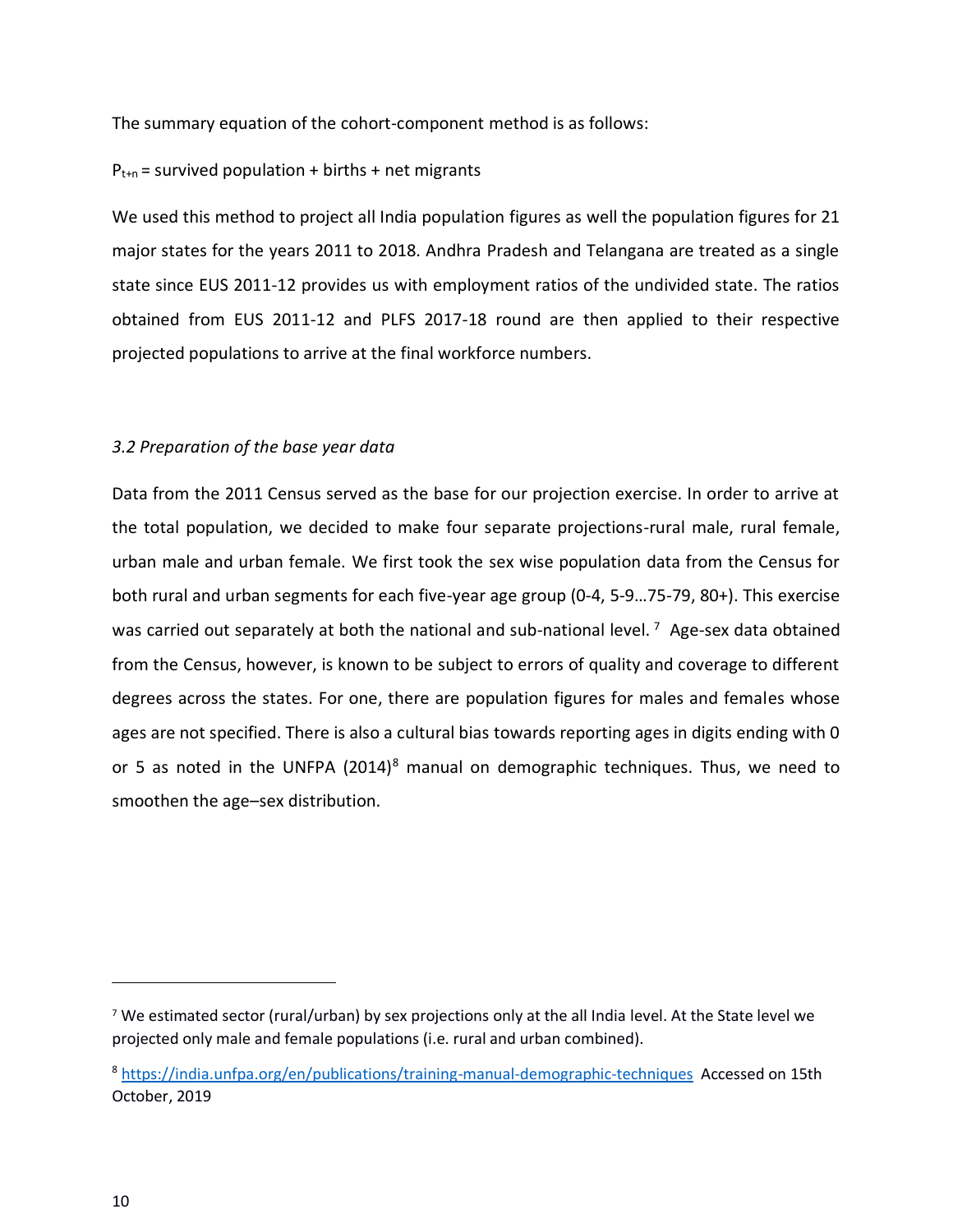In order to do so, we followed the 'Strong' method of smoothening which was also recommended by the technical group on population projections constituted by the National Commission on Population in 2006. The methodology followed is described below: 9

If  $W_1$ ,  $W_2$ ,  $W_3$ ,.......,  $W_n$  are respectively the n quinquennial age groups, 0-4, 5-9, 10-14 and so on up to 80+, then

S (W<sub>i</sub>) = 0.25\* O (W<sub>i-1</sub>) +0.50\* O (W<sub>i</sub>) +0.25\* O (W<sub>i+1</sub>).

where S is the smoothened population and O is the observed population.

In this way, smoothing of all the n-2 (all except  $W_1$  and  $W_0$ ) quinquennial age groups is carried out.  $W_1$  has been smoothed as follows

$$
S (W_{0-4}) = O (W_{0-14}) - (S (W_{5-9}) + S (W_{10-14}))
$$

Similarly, S (W<sub>80</sub>+) = O (W<sub>15-80</sub>+) – (S (W<sub>15-19</sub>) + ... + S (W<sub>75-79</sub>))

Next, the population figures under the head 'age not stated' were distributed to all age groups in proportion to the age specific population share (as per the smoothened data). The final numbers thus obtained were our smoothened population figures as of  $1<sup>st</sup>$  March 2011 (the Census moment). 10

#### *3.3 Projection Exercise*

We use the module 'PROJCT' from the United Nation's MORTPAK software to project the smoothened population obtained above. The PROJCT module uses the cohort component method to carry out single-year projections of a population by age and sex, based on initial male

 $9$  In the methodology adopted by the technical group, the open age group of the base population is 75+ while ours is 80+.

 $10$  The smoothening exercise was carried out for all states except Bihar and Jharkhand, where we obtained an overall negative figure for the open age group of the base population post the smoothening exercise. We used the un-smoothened census data for these states and added the 'age not defined' numbers in proportion to the un-smoothened age specific population share.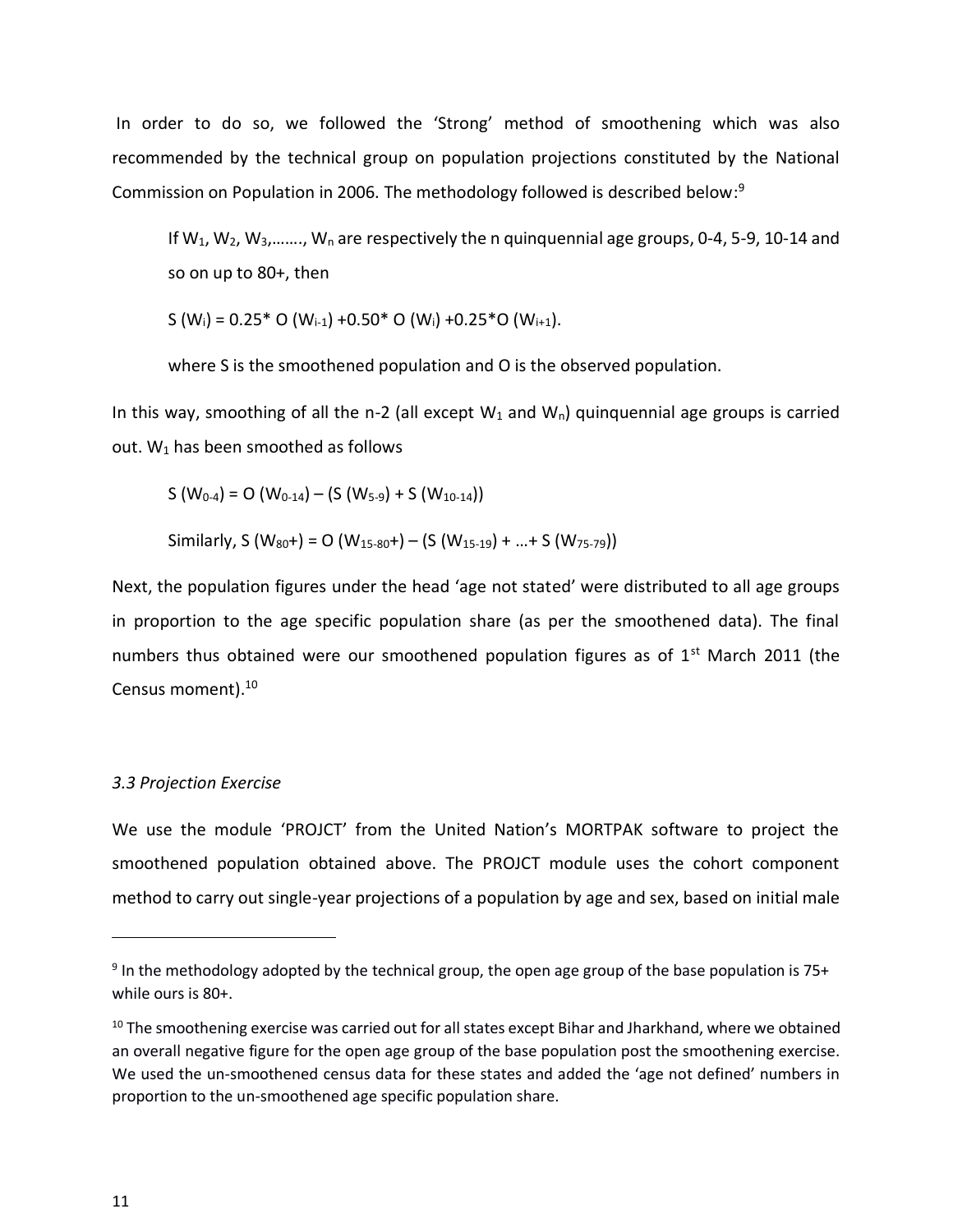and female populations in 5-year age groups. Alongside the base year population by age-sex cohort of a region, the PROJCT module requires as inputs (i) sex ratio at birth for males and females, (ii) total fertility rate, (iii) life expectancy at birth for males and females, (iv) the age specific fertility rates, (v) net male and female migrants and (vi) migration pattern by sex. Input (i) is only required for the first projection period while for inputs (ii), (iii) and (v), one is required to fill in the values for the initial projection period and final projection period with an option of filling in the interim values if they are available. For age specific fertility rates (iv), one needs to fill in only the values for the initial and final period.

We used the SRS statistical reports brought out by the Office of the Registrar General & Census Commissioner, India to obtain the required all India (rural and urban) and state level information on mortality, fertility and life expectancy at birth.<sup>11</sup> For the latter, information is only available up till the year 2015 as the data comes out in the form of a five year moving average. We performed a linear trend extrapolation of the e(0**)** series to obtain data for the remaining years. We assumed that net migration at the all-India level (net international migration) was zero, given that it is a miniscule share of the total population. With respect to inter-state migration, we were hindered by the fact that the latest information on migration available is from the Census 2011. Given the above constraint, we assumed that there has been no drastic change in the inter-state migration pattern during this period of time (2011-12 to 2017-18) and applied the 2001-11 intercensal migration rates to this period.<sup>12</sup> Furthermore, we used the UN South Asian life table model to estimate the age pattern of mortality.

<sup>&</sup>lt;sup>11</sup> Data can be accessed at [http://www.censusindia.gov.in/vital\\_statistics/SRS\\_Statistical\\_Report.html](http://www.censusindia.gov.in/vital_statistics/SRS_Statistical_Report.html) The total fertility rate and age specific fertility rate figures for the state of West Bengal were not available in the latest (2017) report so we had to use the figures of the preceding year. Similarly the total fertility rate and age specific fertility rate data for the state of Uttrakhand for the year 2011 was obtained from [http://www.censusindia.gov.in/vital\\_statistics/Compendium/Srs\\_data.html](http://www.censusindia.gov.in/vital_statistics/Compendium/Srs_data.html) With respect to life expectancy at birth for the state of Uttrakhand for 2011, data was obtained from the annual health survey bulletin for the state [http://www.censusindia.gov.in/vital\\_statistics/AHSBulletins/files2012/Uttarakhand\\_Bulletin%202011-](http://www.censusindia.gov.in/vital_statistics/AHSBulletins/files2012/Uttarakhand_Bulletin%202011-12%20(1).pdf)

[<sup>12%20\(1\).</sup>pdf](http://www.censusindia.gov.in/vital_statistics/AHSBulletins/files2012/Uttarakhand_Bulletin%202011-12%20(1).pdf)

<sup>&</sup>lt;sup>12</sup> The intercensal rates were calculated from Table D-13 of the 2011 Census.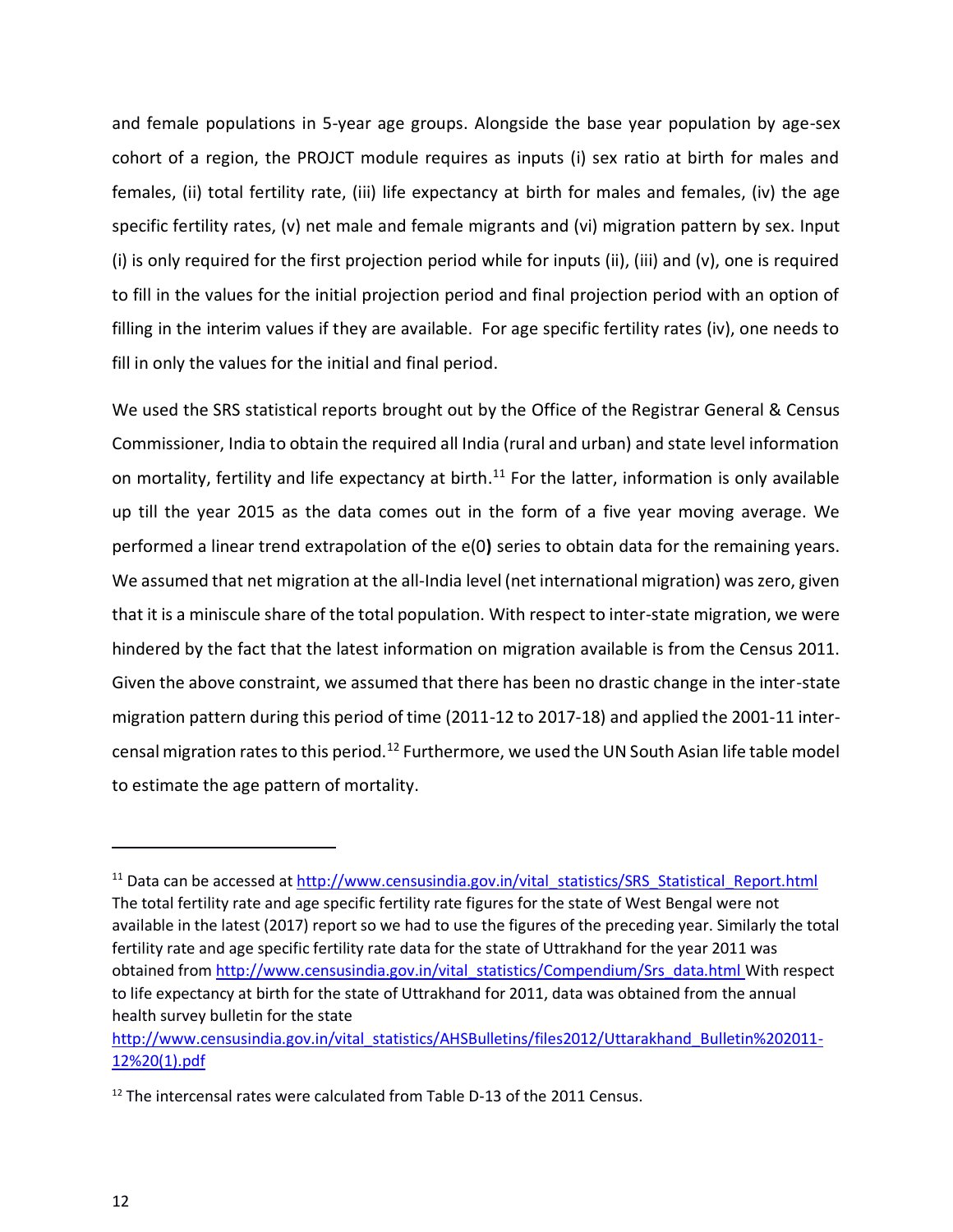#### *3.4 Aligning projection data with survey reference period*

On running the PROJCT module, we were provided with four different projection estimates (sex by rural/urban) for each year between 2012 and 2018, centered on the  $1<sup>st</sup>$  of March. This is because the module provides single year projections starting from the day of the base population which is  $1^{st}$  of March, 2011 i.e. the census moment. However, as we have already noted above, the NSSO/PLFS surveys are centered in June. We took the census population as on March 2011 and added three months of population growth to bring it up to June 2011 by taking the population differential for each age-sex cohort between the census figures for March 1st 2011 (smoothened) and our PROJCT estimates for March 1st 2012 (a period of 12 months) and dividing this by 4 in order to arrive at a rough three-month population increment (assuming constant population growth rates across the months). The latter was then added to the smoothened Census 2011 figures for each age-sex cohort to arrive at population figures for June 1st, 2011. Similarly, in order to arrive at the June 2017 (PLFS) population estimates we took the difference in population (by age-sex cohorts) between 1st March 2017 and 1st March 2018, divided it by 4 and added it to the former.

#### *3.5 Applying age-cohort wise employment ratios to the projected data*

Having aligned the projected data with the survey reference period, we went on to apply the appropriate employment ratios. We divided our population into five different age cohorts for each sex\*sector segment and applied the corresponding WPR of each age cohort to the respective population. These ratios were obtained from the EUS 2011-12 and PLFS 2017-18. Summing all of these together, we arrived at the total workforce size at the all India level. Not only does this method arrive at a more accurate estimate of the workforce, it also allows us to analyse the age wise shifts in the workforce over time

A similar exercise was adopted at the State level for 21 major states. This is necessary because demographic performances of states have varied greatly since the last Census. State population estimates cannot be made by using state share of the total population obtained from the labour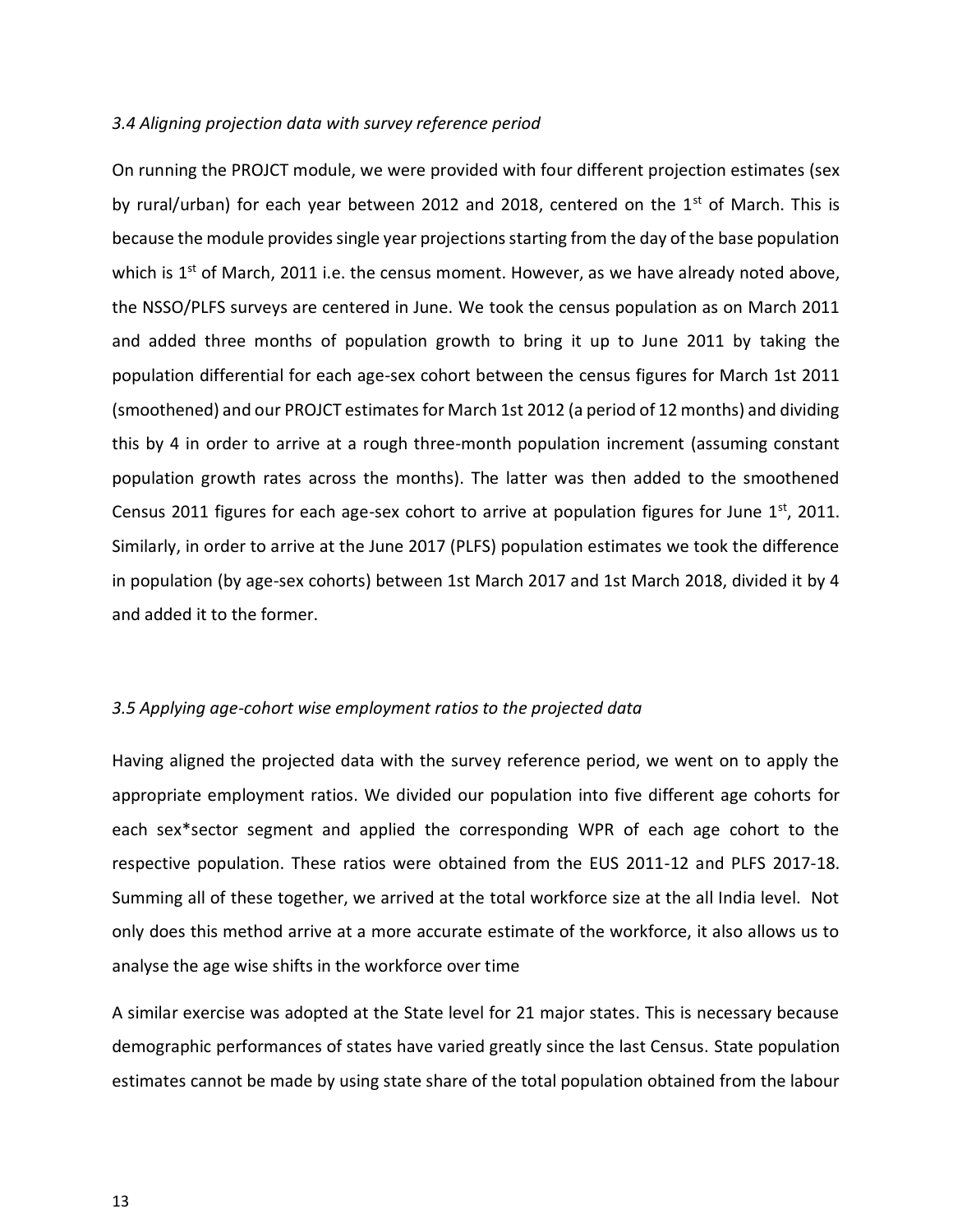force surveys because the state sample size for these survey is allocated in proportion to the population as per Census 2011. Taking state wise population ratios from these surveys, thus assumes that the relative growth of state populations has been constant during this period of time which is not the case.

#### **4. Results**

We now present the results of our study. Before delving into the substantive issue of employment growth, we present some results on absolute estimates.

#### *4.1 Population and workforce estimates*

We start by comparing the total population estimated as of  $1<sup>st</sup>$  March 2017 by our calculations to the official Government of India estimates that were recently made available (Table 2). Detailed projection comparisons by age-sex cohorts for the most recent year available in official data are provided in the Appendix. Note that Government of India population projections are also arrived at by using the cohort component method. This further strengthens our argument of using the cohort component method instead of a trend extrapolation in case of paucity of official data.

On the projected census moment, there was a difference of 0.008 percent between our estimate and the official one. In order to compare our estimates with those of the other recent studies cited in Table 1, we recalculated our numbers as well as the official population numbers for  $1<sup>st</sup>$  of January, 2018 since these studies have taken the end of December/beginning of January as the survey mid-point. We find that our numbers were higher than the official figures by 0.7 million persons (difference of 0.06 percent). This difference is relatively small compared to the other studies (Table 2). Note that the percentage differences are small in all cases (1.04 percent to 3.65 percent), but the large base makes for large differences in absolute numbers.

We now show the variation in absolute workforce estimates that can result from some alternative assumptions. This will enable us to better understand why, even after using data from the same sources, different studies might present us with varying final figures.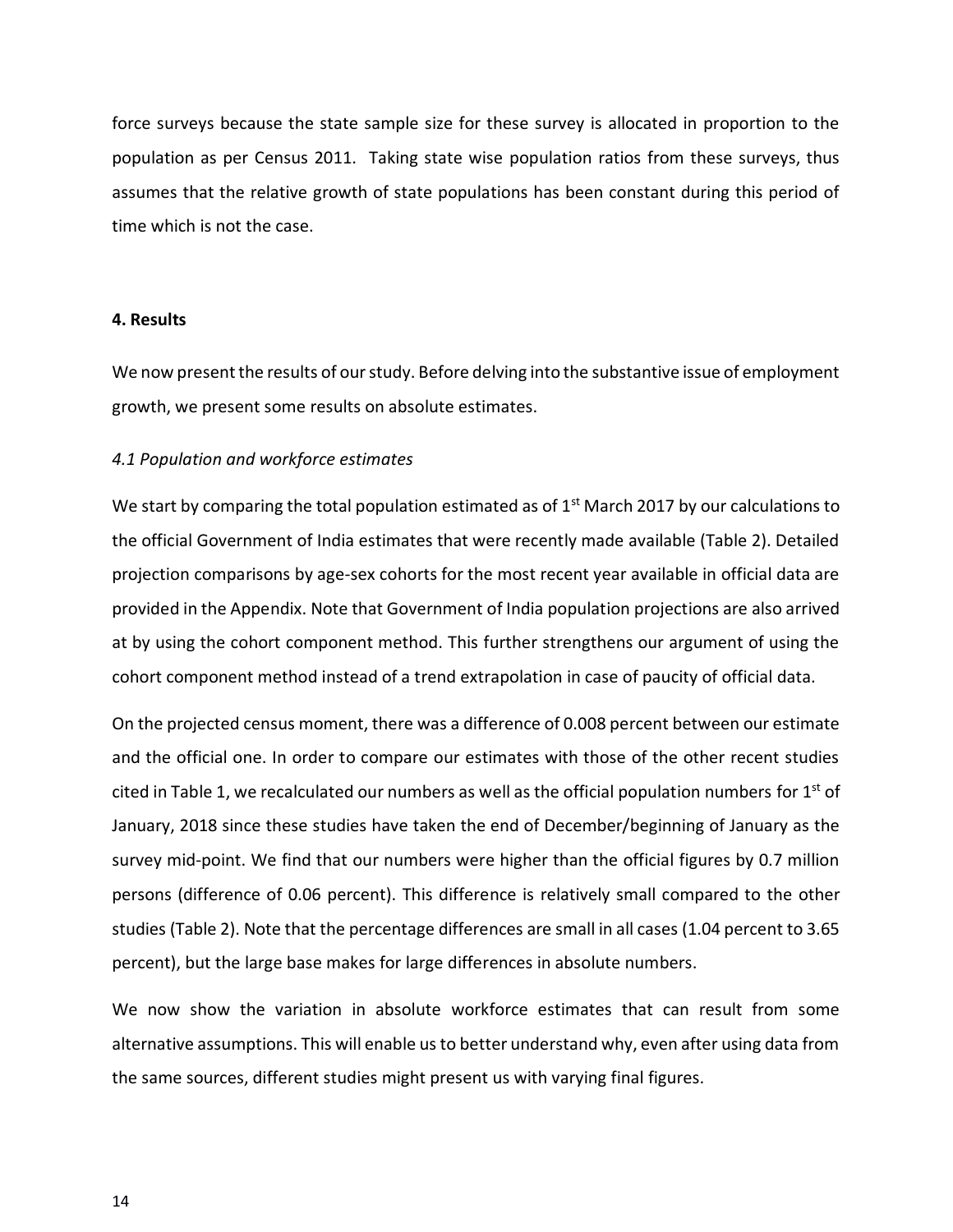|                                             | Population on          | Male         | Female                   | Total          |  |
|---------------------------------------------|------------------------|--------------|--------------------------|----------------|--|
| <b>Government Estimates</b>                 | $1st$ March 2017       | 67,04,69,000 | 63,39,88,000             | 1,30,44,57,000 |  |
| <b>Our Estimates</b>                        | $1st$ March 2017       | 67,12,27,730 | 63,33,39,045             | 1,30,45,66,775 |  |
| Difference (%)                              | 0.113                  |              | $-0.102$                 | 0.008          |  |
| Study                                       | Population on 1.1.2018 |              | Difference from official | % Difference   |  |
|                                             |                        |              | estimates                |                |  |
| Official estimate                           | 1,31,63,07,833         |              |                          |                |  |
| Current study's estimate                    | 1,31,70,31,890         |              | $0.7$ mil                | 0.06           |  |
| Mehrotra and Parida (2019)                  | 1,34,50,00,000         |              | 28.7 mil                 | 2.18           |  |
| 1,36,43,64,405<br>Bhandari and Dubey (2019) |                        |              | 48.1 mil                 | 3.65           |  |
| Himanshu $(2019)^{13}$                      | 1,33,00,00,000         |              | $13.0$ mil               | 1.04           |  |

**Table 2 Population Projections, 2017-18**

Source: Various Studies

First, note that the definition of employment is an obvious and important determinant which can influence the final workforce estimate. In Figure 1 we show workforce estimates for both UPSS and UPS definitions. As expected the latter are lower than the former for both years. But more importantly, we note that if we were to take the UPSS definition, there has indeed been a fall in total workforce size between the years 2011-12 and 2017-18, to the tune of around 9.9 million. However, by the UPS definition, there has been a rise of 14 million during the same time period. As noted earlier, this is an important reason for the differing estimates in the literature.

Which definition is the "correct one"? The answer is, of course, that it depends on the question being asked. If we are interested in regular and full-time employment, the UPS is a better approximation but if we want to look at occasional and part-time work as well, then UPSS is better. We discuss the economic significance of this divergence in the next section.

 $13$  This figure is from Mehrohtra and Parida (2019). We could not find population estimates as arrived by Kannan and Raveendran (2019)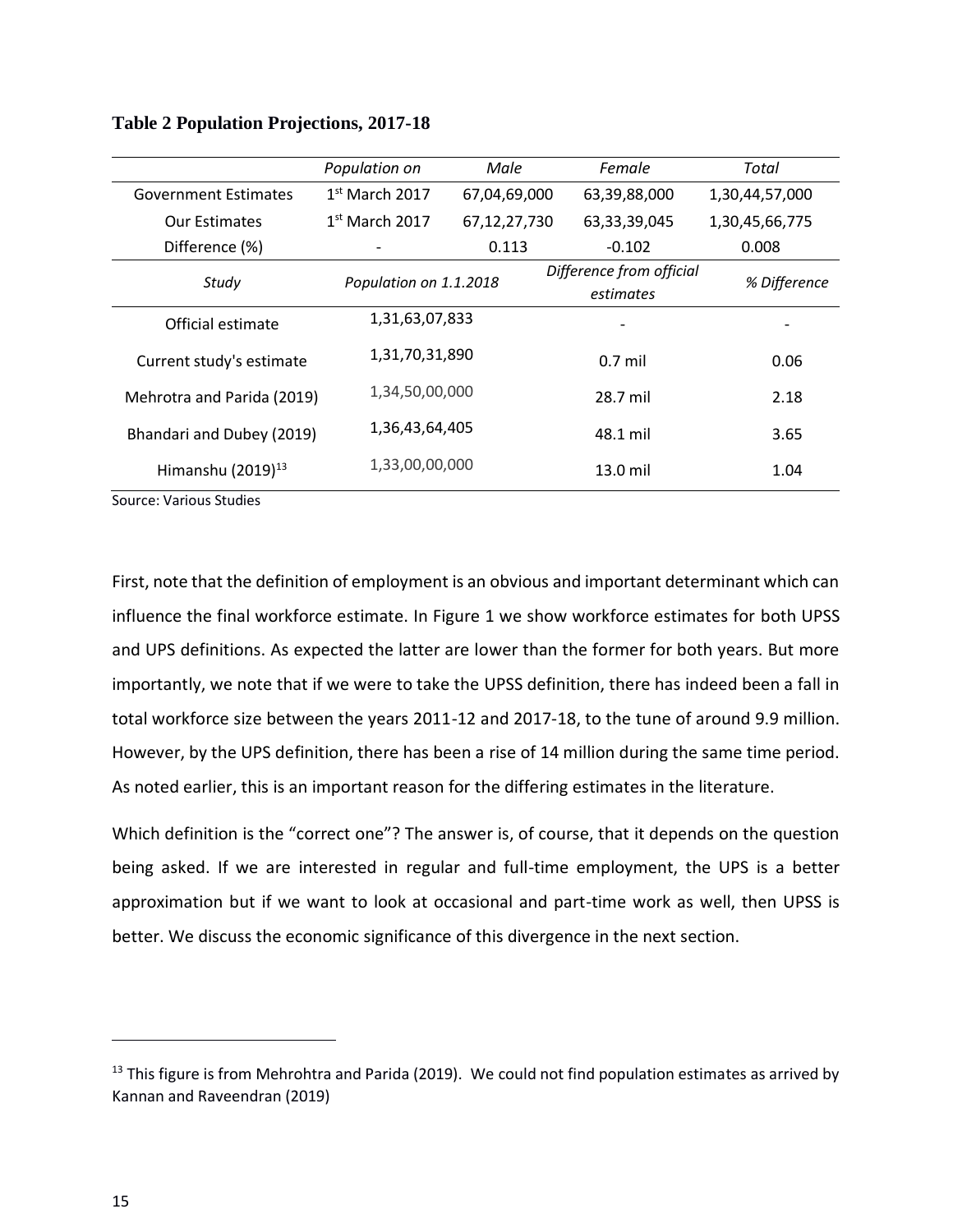



However, more subtle factors can also affect estimates. We estimated the size of the Indian workforce using WPR (UPSS) at different levels of disaggregation for June 2012 (mid-point of EUS 2011-12, as explained above) (Figure 2). If we apply the male and female WPRs separately to projected male and female populations and then add up the two, we arrive at a workforce figure of 469.8 million.<sup>14</sup> This is marginally higher than the 469.4 million that we get if we apply the total (male and female combined) WPR to the sum of male and female population directly.

Now if we apply sex by rural/urban WPRs to the total population of each sex in rural and urban India separately and then sum up the figures, our final estimate falls down to 468.3 million. If we further take age cohorts into consideration, the estimate falls to 462.4 million, a substantial difference of 7 million from the aggregate estimate. Following the rule that more disaggregated

Source: Authors' calculations based on unit level EUS 2011-12 and PLFS 2017-18 data.

<sup>&</sup>lt;sup>14</sup>This effectively means having used two different Census Adjusted Multipliers (one for male and one for females) instead of one.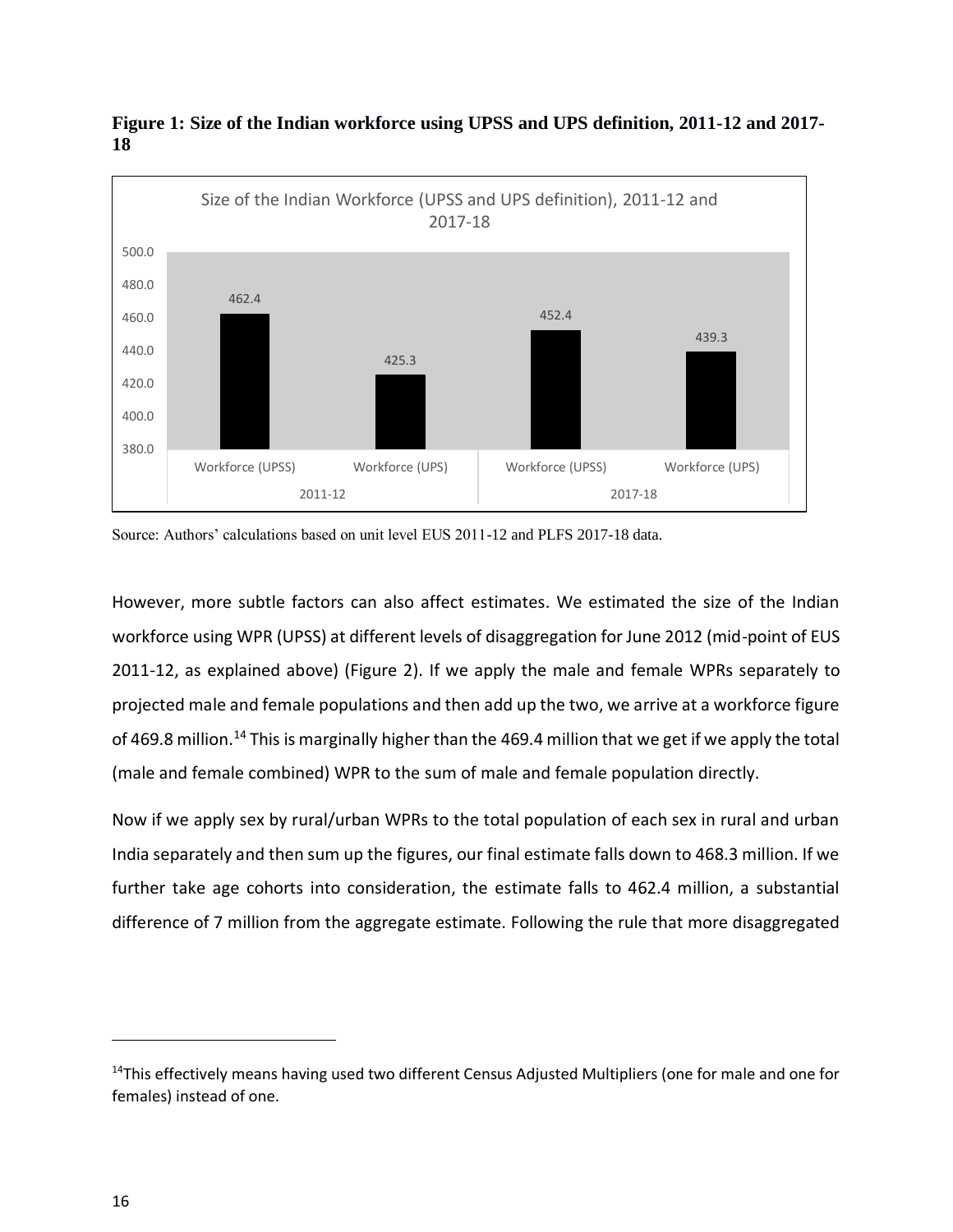estimates are better, this last number is what we consider while carrying out the subsequent analysis. 15



**Figure 2: Size of the Indian workforce (UPSS) at different levels of disaggregation, 2011-12**

Source: Authors' calculations based on unit level EUS 2011-12 data.

Alongside the level of disaggregation, a second aspect that we had discussed earlier was the choice of survey mid-point. We find that if one takes the disaggregated ratios calculated from the 68th round and applies them to the demographics obtained directly from the Census 2011 and then adds up the same, one would arrive at a population figure of 466.8 million. The reference period of the EUS here is the census moment. We if one takes the mid-point of the EUS survey as

 $15$  It is to be noted that ideally we should have had another level of disaggregation i.e. all the states and UTs, and added the workforce numbers for each age cohort by sex and sector to arrive at the national workforce estimates. A number of studies based on trend extrapolation, in fact, start from the subnational level. However, given that a number of crucial demographic information, necessary for cohort-component analysis, is not available for each state, we had to leave out this level of disaggregation.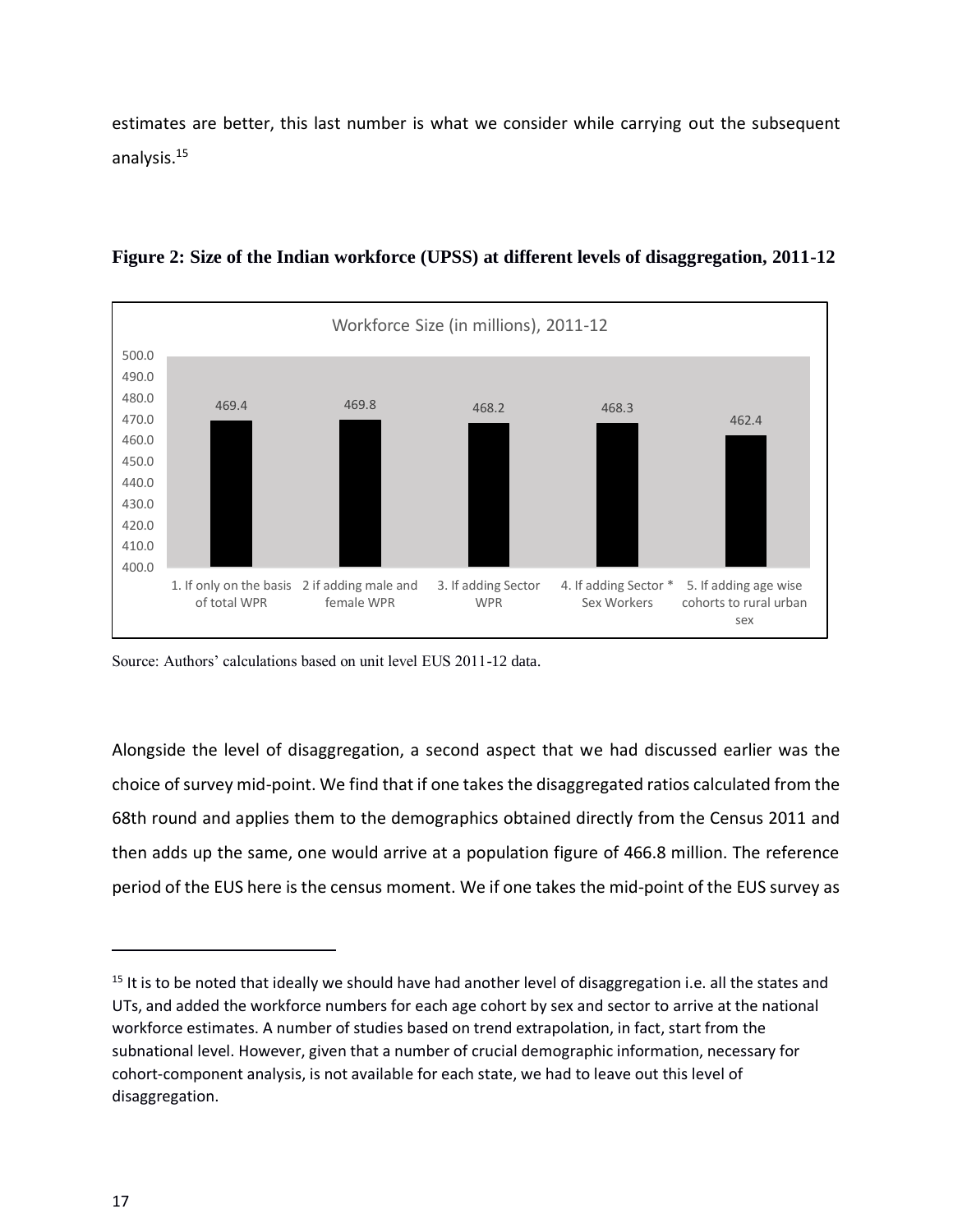January, 2012, the workforce estimate is 472 million.<sup>16</sup> If, instead June 2011 is taken as our midpoint the workforce estimate is 468.3 million. Of course, as noted earlier, while the choice of the mid-point will affect the level of estimated employment at a point in time, as long as the same mid-point is applied across survey rounds, the estimated change in employment should not differ by much.

#### *4.2 Employment growth vis-a-vis population growth*

Having explored the principal issues that arise when estimating absolute employment numbers, we now turn to an important policy question raised in the Introduction: did the number of employment opportunities keep pace with the increase in working age population in the period between 2011 and 2017. Here a caveat is necessary. The usual definition of "working age population" in India is 15 years and above (or sometimes 15-59). However, as educational enrollment increases, a larger proportion of 15-20 year olds choose to stay on in education rather than join the workforce. Thus, to the extent that educational enrollment rises (a desirable development), new job opportunities do not have to keep pace with the entire growth in the 15+ population.

We take a conservative approach and only look at the rate of growth of the cohort aged 25 years and older. These individuals are unlikely to be out of the workforce due to education. The results are shown in Table 3. For all our sub-groups (rural men, rural women, urban men and urban women), the rate of growth of population among those aged 25 years or above was around 2.5% per year (CAGR). But the rate of employment growth varied greatly. As per the UPSS definition, even the fastest rate of growth (1.92% for urban women) fell far short of the population growth rate for that group (2.56%). For rural women, employment declined at the rate of 3.17% per year in this period.

 $16$  We did not disaggregate these figures by age cohorts as none of the studies mentioned in section 1 do the same. We wanted to arrive at numbers similar to the aforementioned studies.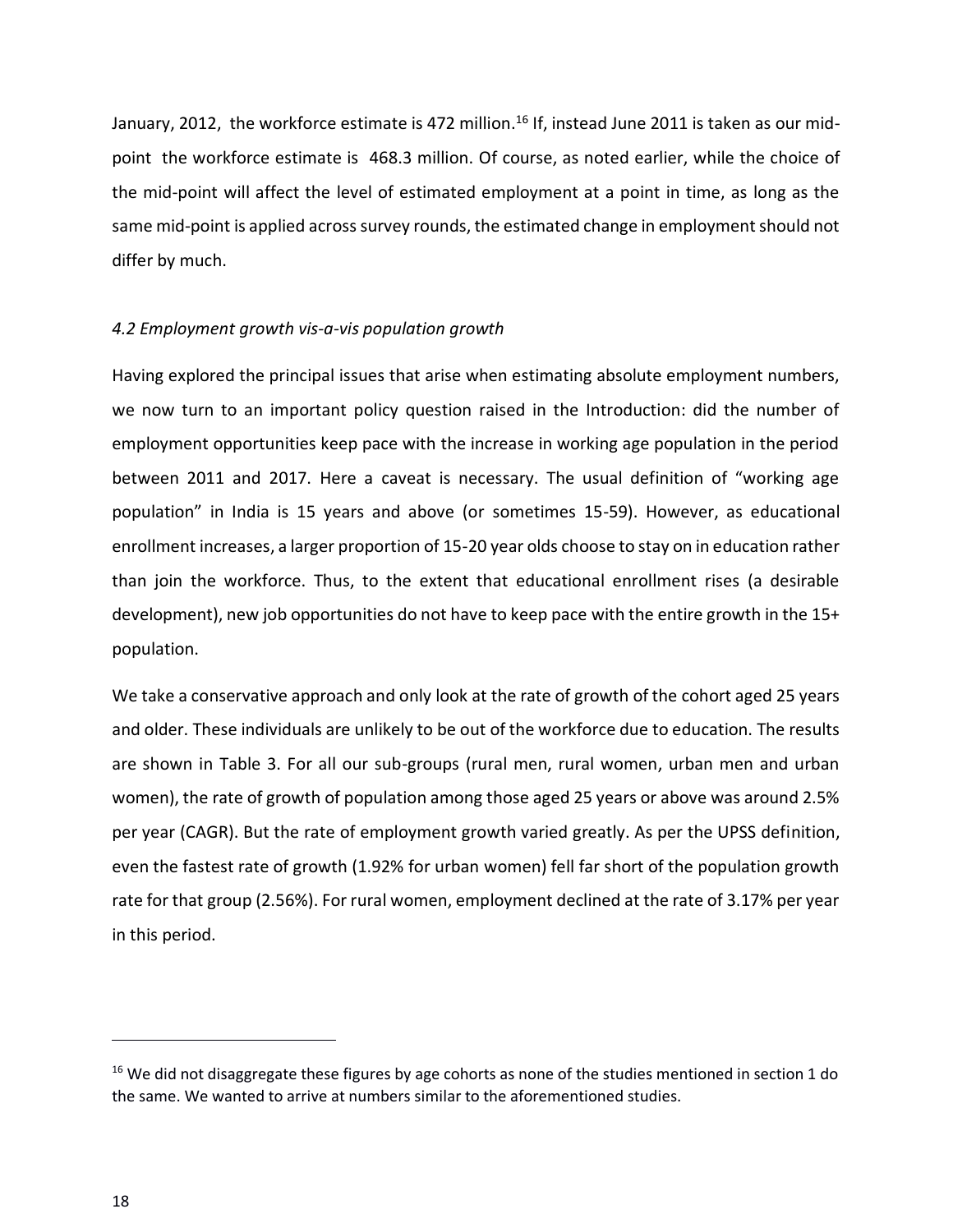|             | WAP Growth                    | <b>UPSS Growth</b>             | UPS Growth               |  |
|-------------|-------------------------------|--------------------------------|--------------------------|--|
| <b>RM</b>   | 2.51                          | 1.46                           | 1.47                     |  |
| <b>RF</b>   | 2.47                          | $-3.17$                        | 0.34                     |  |
| UM.         | 2.52                          | 1.53                           | 1.54                     |  |
| UF          | 2.56                          | 1.92                           | 3.67                     |  |
| <b>UPSS</b> | Projected based on pop growth | <b>Hypothetical Difference</b> | <b>Actual Difference</b> |  |
| <b>RM</b>   | 216717575                     | 30251747                       | 16898019                 |  |
| <b>RF</b>   | 92442444                      | 12730465                       | -14011963                |  |
| UM          | 106661074                     | 14992581                       | 8726057                  |  |
| UF          | 25636331                      | 3644936                        | 2658896                  |  |
| <b>UPS</b>  | Projected based on pop growth | <b>Hypothetical Difference</b> | <b>Actual Difference</b> |  |
| <b>RM</b>   | 215611894                     | 30097405                       | 17033484                 |  |
| <b>RF</b>   | 66292644                      | 9129315                        | 1172278                  |  |
| UM.         | 106338220                     | 14947199                       | 8754640                  |  |
| UF          | 21998181                      | 3127669                        | 4561813                  |  |

**Table 3: Growth in working age population versus employment growth for various groups**

Source: Authors' calculations based on unit level data from EUS 2011-12 and PLFS 2017-18.

Even by the UPS definition, the picture is grim. Perhaps even grimmer, considering that a fall in subsidiary employment could at least in part be explained by women withdrawing from such employment due to an improvement in household incomes. Although there is no absolute decline in employment by the UPS definition (as noted above), the rate of employment growth falls far short of the rate of population growth for all groups except urban women.<sup>17</sup>

For example, among urban men for employment (UPS) to have kept pace with population growth, the former should have grown by 15 million over six years (Table 3, Hypothetical Difference). Instead, it grew by 8.7 million (Table 3, Actual Difference). The corresponding figures for rural men are 30 million and 17 million. Thus, the concerning fact to be emphasised is that even for men aged 25 and above, (in rural and urban areas), employment grew at 60% the rate of population growth. This difference offers a concrete way to measure the extent of jobless

 $17$  Expectedly, this is the only sub-group that shows an increase in WPR during the period of analysis.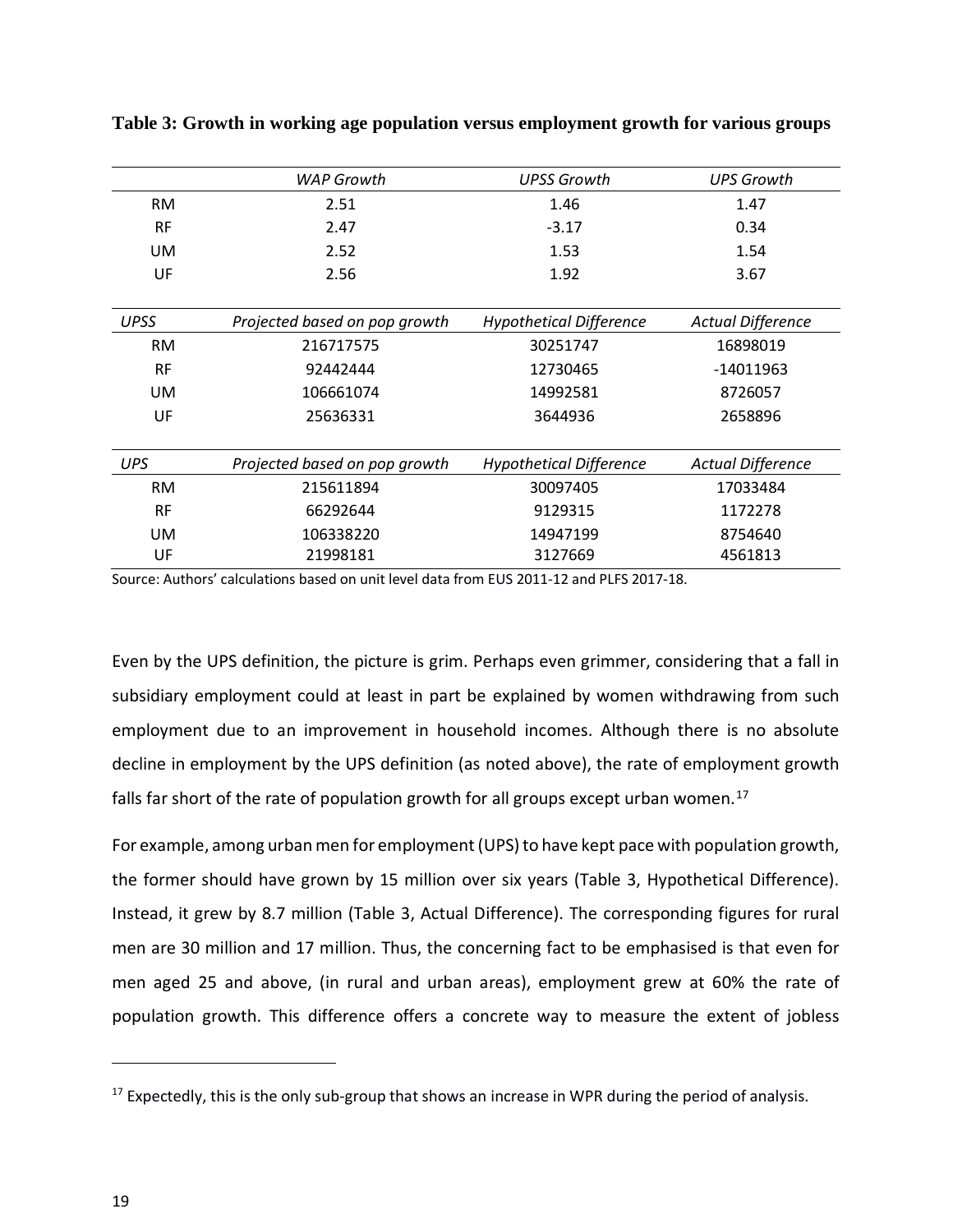growth. The result is an increase in open unemployment as well as a fall in the labour force participation rate.

|                      |         | <b>UPSS Definition</b> |         | <b>UPS Definition</b> |         |        |  |
|----------------------|---------|------------------------|---------|-----------------------|---------|--------|--|
|                      | 2011-12 | 2017-18                | Change  | 2011-12               | 2017-18 | Change |  |
| <b>Rural Male</b>    | 230.5   | 238.2                  | 7.7     | 226.8                 | 236     | 9.2    |  |
| <b>Rural Female</b>  | 97.5    | 73.9                   | $-23.6$ | 68.9                  | 65.1    | $-3.8$ |  |
| Urban Male           | 108.1   | 112.8                  | 4.7     | 107.1                 | 112.2   | 5.1    |  |
| Urban Female         | 26.4    | 27.6                   | 1.2     | 22.5                  | 26      | 3.5    |  |
| <b>Total Males</b>   | 338.5   | 351                    | 12.4    | 333.9                 | 348.2   | 14.3   |  |
| <b>Total Females</b> | 123.8   | 101.5                  | $-22.4$ | 91.4                  | 91.1    | $-0.3$ |  |
| <b>Total Workers</b> | 462.4   | 452.4                  | $-9.9$  | 425.3                 | 439.3   | 14     |  |

**Table 4: Change in the size of the Indian workforce between 2011-12 and 2017-18 (in millions) by UPSS and UPS definition**

Source: Calculated by author using unit level EUS 2011-12/ PLFS 2017-18 data on projection estimates

#### *4.3 Fall in Subsidiary Status employment between 2011-12 and 2017-18*

We now analyse the nature of employment decline by the UPSS definition that has been observed by the authors mentioned above. Table 4 breaks the above down by sector and sex. Also given alongside, for comparison, are the UPA-based numbers. Note that total male employment has risen by roughly the same amount during this period of time irrespective of the activity status definition that is employed. Furthermore, both rural and urban areas experienced an increase in employment though, as shown in the previous section, it was not enough given the increase in working age population. In contrast to men, however, female employment fell by only 0.3 million as per the UPS status but by more than 22 million by the UPSS definition. Further, there is a striking difference between rural and urban areas. The decline in employment is found entirely in rural areas and there has been a fall in rural female employment by both UPS and UPSS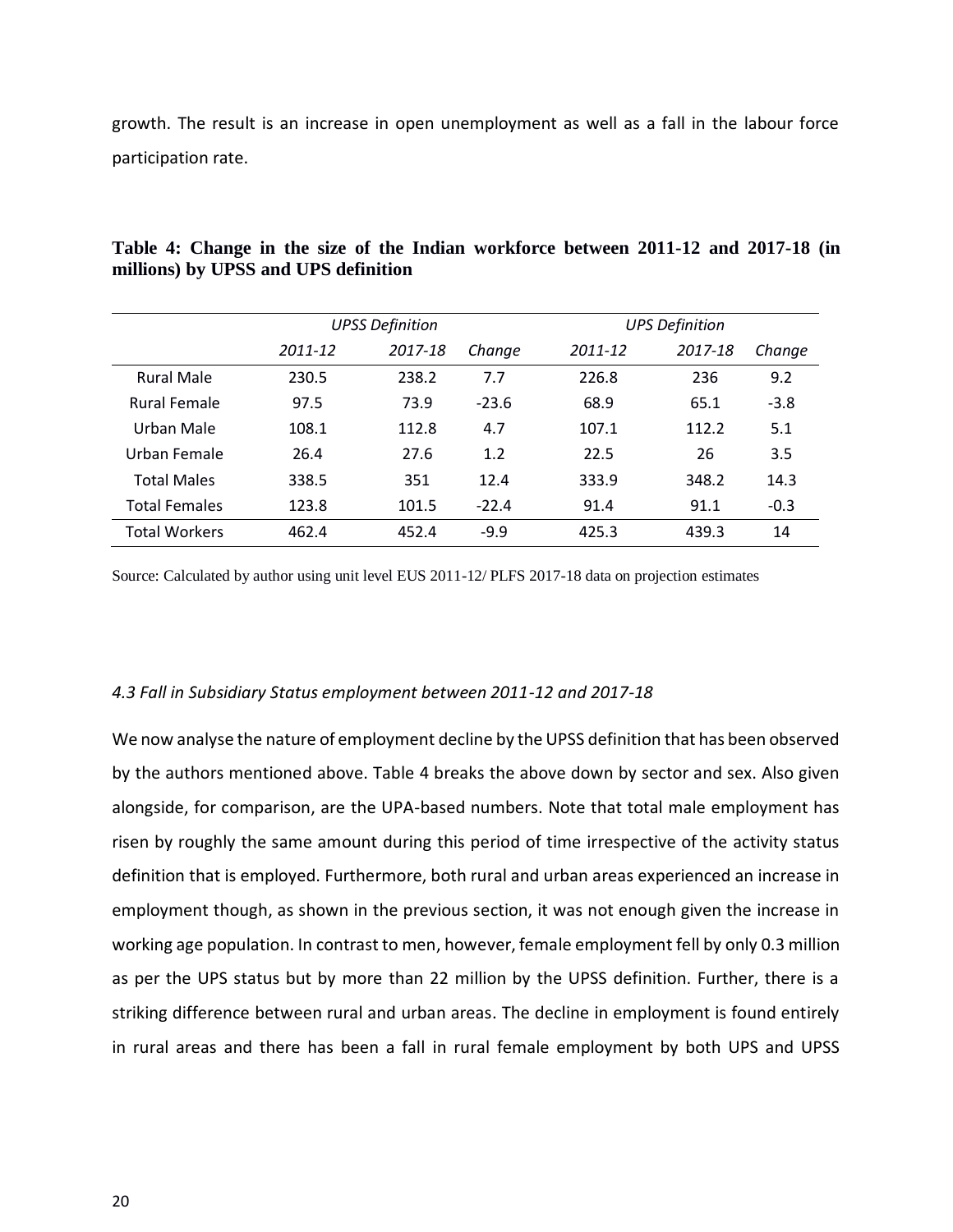definitions though the fall is much larger in subsidiary as compared to principal status employment.

As we had noted earlier, the difference between UPSS and UPS is accounted for by activities known as subsidiary activities i.e. economic activities carried out by an individual for 30 days or more (but less than six months) during the reference period of the last 365 days preceding the date of the survey. Thus, the job loss story of the past six years is predominantly about the fall in the number of subsidiary economic activities pursued by rural women.

We now explore the demographic and sectoral dimensions of this striking fall. Table 5 presents the change in the size of the female workforce (both rural and urban) engaged in subsidiary activities by age. The absolute number of women engaged in subsidiary activities (including those engaged in a principal activity alongside the subsidiary activity) fell by around 32 million between 2011-12 and 2017-18. More importantly, the total number of women engaged only in subsidiary activities fell by close to 23 million during this time. This fall is not due to women opting to move out of the labour force into education as much of the decline (around 62%) took place in the age bracket of thirty years and above. This decline in employment could be due to factors such as a rise in family incomes resulting in withdrawal of women from the workforce or a decline in availability of work. We do not address this question in the present study.

| Age-Cohorts  | Change in Female Workforce (in millions) |                                              |  |  |  |  |
|--------------|------------------------------------------|----------------------------------------------|--|--|--|--|
|              | <b>Engaged In Subsidiary Activities</b>  | <b>Engaged only in Subsidiary Activities</b> |  |  |  |  |
| $0 - 14Y$    | $-0.5$                                   | $-0.5$                                       |  |  |  |  |
| 15-19Y       | $-2.5$                                   | $-1.8$                                       |  |  |  |  |
| 20-24Y       | $-3.9$                                   | $-2.8$                                       |  |  |  |  |
| 25-29Y       | $-4.7$                                   | $-3.7$                                       |  |  |  |  |
| 30 and Above | $-20.6$                                  | $-14$                                        |  |  |  |  |
| Total        | $-32.3$                                  | $-22.8$                                      |  |  |  |  |

**Table 5: Change in the size of the female workforce engaged in subsidiary activities by age cohorts (between 2011-12 and 2017-18)**

Source: Calculated by author using unit level EUS 2011-12/ PLFS 2017-18 data on projection estimates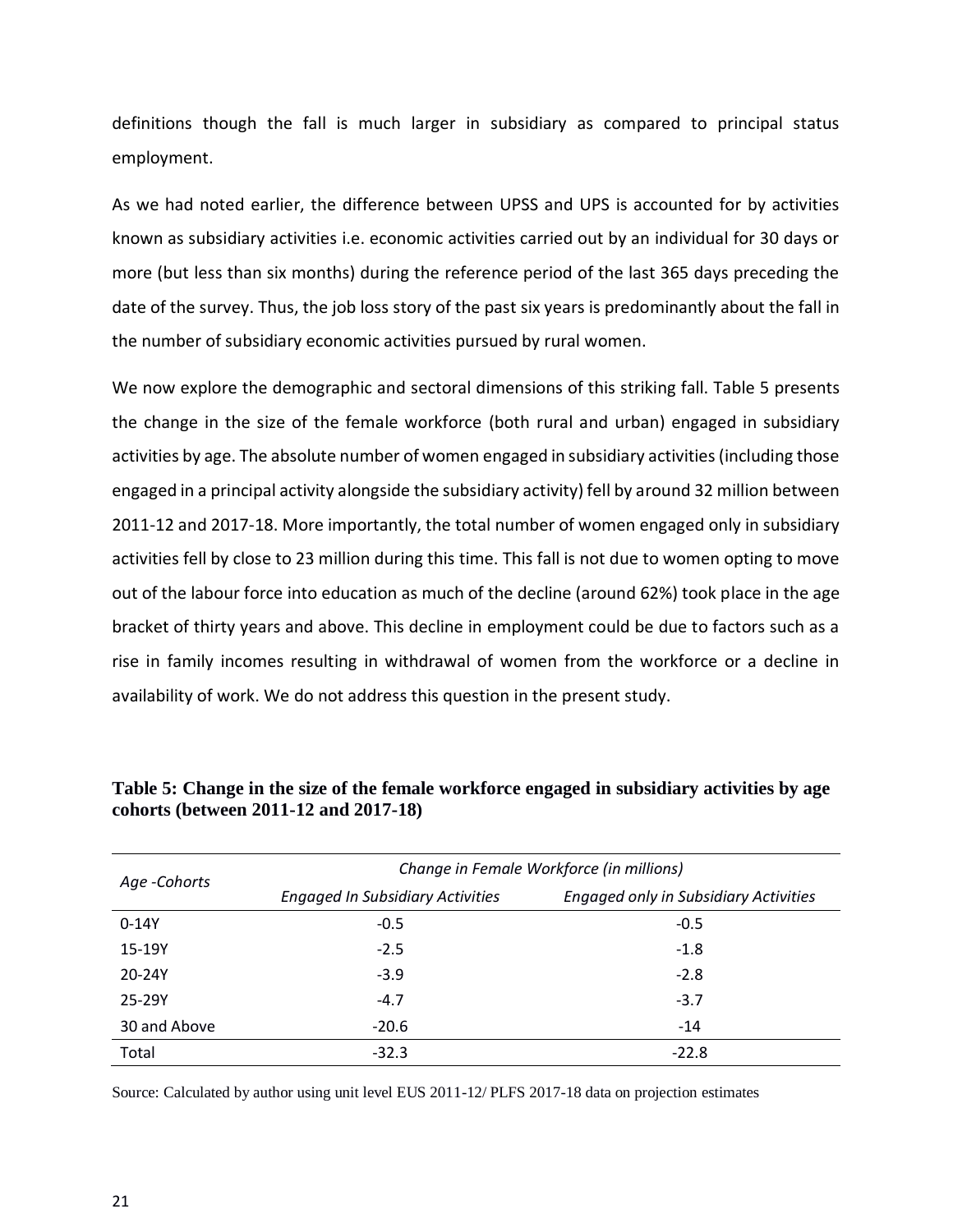**Table 6: Change in the size of the female workforce engaged in subsidiary economic activity by industrial groups (between 2011-12 and 2017-18)**

|                                   | <b>Engaged in Subsidiary</b><br><b>Activities</b> | Engaged only in Subsidiary<br><b>Activities</b> |                                  |  |
|-----------------------------------|---------------------------------------------------|-------------------------------------------------|----------------------------------|--|
| <b>Industrial Group</b>           | Absolute Change<br>(in millions)                  | Absolute Change<br>(in millions)                | Contribution to<br>Change (in %) |  |
| Agriculture, Forestry and Fishing | $-20.6$                                           | $-16.1$                                         | 70.7                             |  |
| Mining and Quarrying              | $-0.1$                                            | 0                                               | 0.1                              |  |
| Manufacturing                     | $-3.7$                                            | $-3.3$                                          | 14.4                             |  |
| Electricity, Gas, Water Supply    | 0                                                 | 0                                               | 0.1                              |  |
| Construction                      | $-6.6$                                            | $-2.1$                                          | 9.3                              |  |
| Services                          | $-1.3$                                            | $-1.2$                                          | 5.5                              |  |

Source: Calculated by author using unit level EUS 2011-12/ PLFS 2017-18 data on projection estimates

Much of the aforementioned decline in the number of female workers engaged in subsidiary activities was in the agricultural sector (Table 6), followed by manufacturing and construction. Overall, the subsidiary female workforce decreased by around 16 million in 'Agriculture, Forestry and Fishing'. Breaking this down<sup>18</sup> (Figure 3), we note that in absolute terms, the largest fall in female subsidiary employment has taken place in the activity 'growing of non-perennial crops' (14.4 million), followed by 'animal production' (5 million) and 'construction of road and railways' (4 million).

Not surprisingly, the industries that show a large decline in subsidiary female employment are, to begin with, large employers of women workers, for e.g. agriculture and livestock, construction, tobacco, apparel and textiles. To adjust for this, we take the ratio of sectoral contribution to change between the two time points to the sector wise share of female subsidiary workers in the base year (2011-12) to arrive at an index of disproportionality (see Figure 4).

 $18$  The disaggregation happens at a National Industrial Classification (NIC) 2/3 hybrid level where all agricultural groups are presented at the NIC 3-digit level and all non-agricultural groups at the NIC 2 digit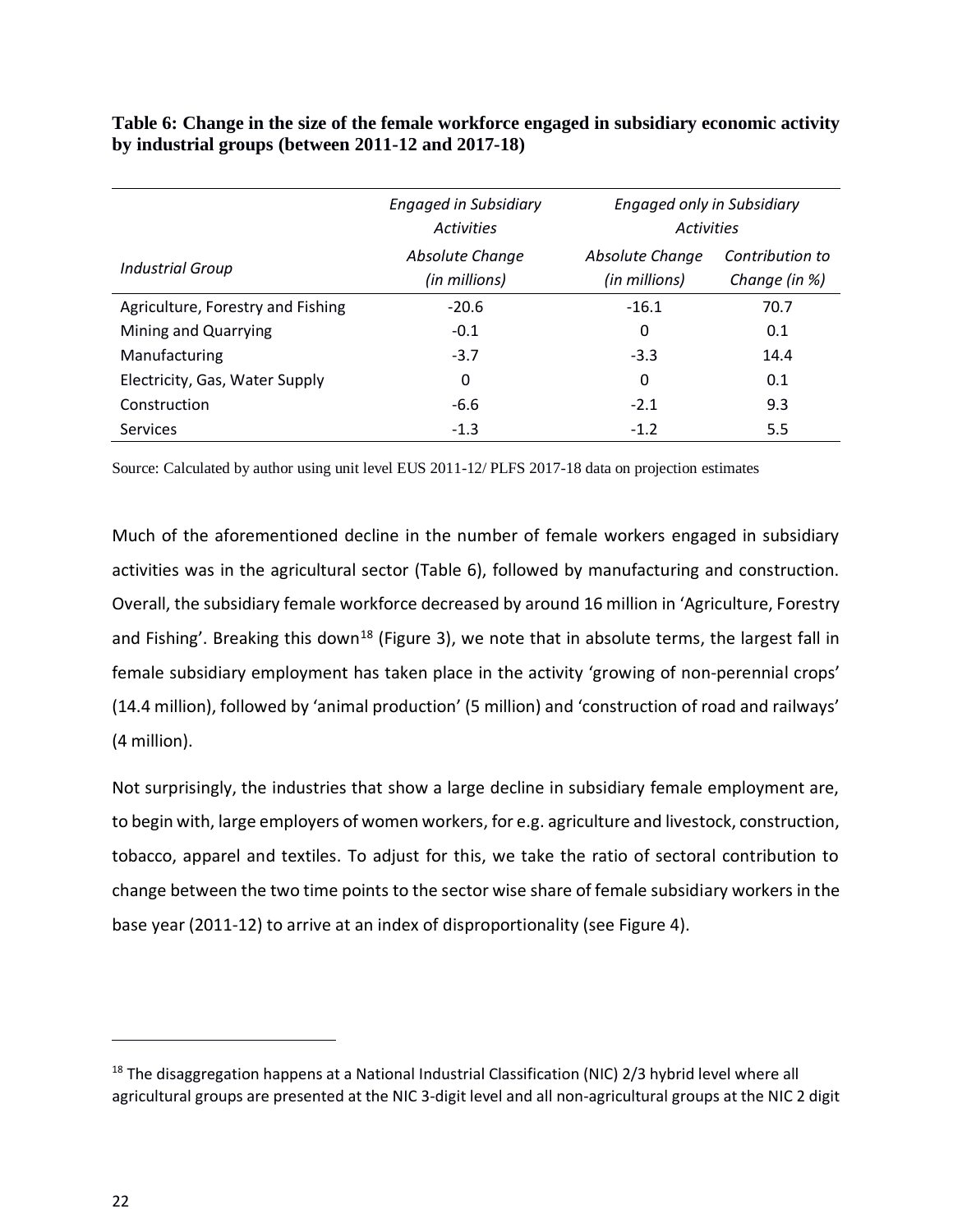### **Figure 3: Change in Female Subsidiary Employment (in millions) by NIC 2/3 digit Industrial Groups, 2011-12 and 2017-18**



Source: Authors' calculations based on unit level data from PLFS 2017-18 and EUS 2011-12.

### **Figure 4: Index of Disproportionality, Subsidiary Female Workers (Decline), by NIC 2/3 digit groups, 2011-12 and 2017-18**



Source: Authors' calculations based on unit level data from PLFS 2017-18 and EUS 2011-12.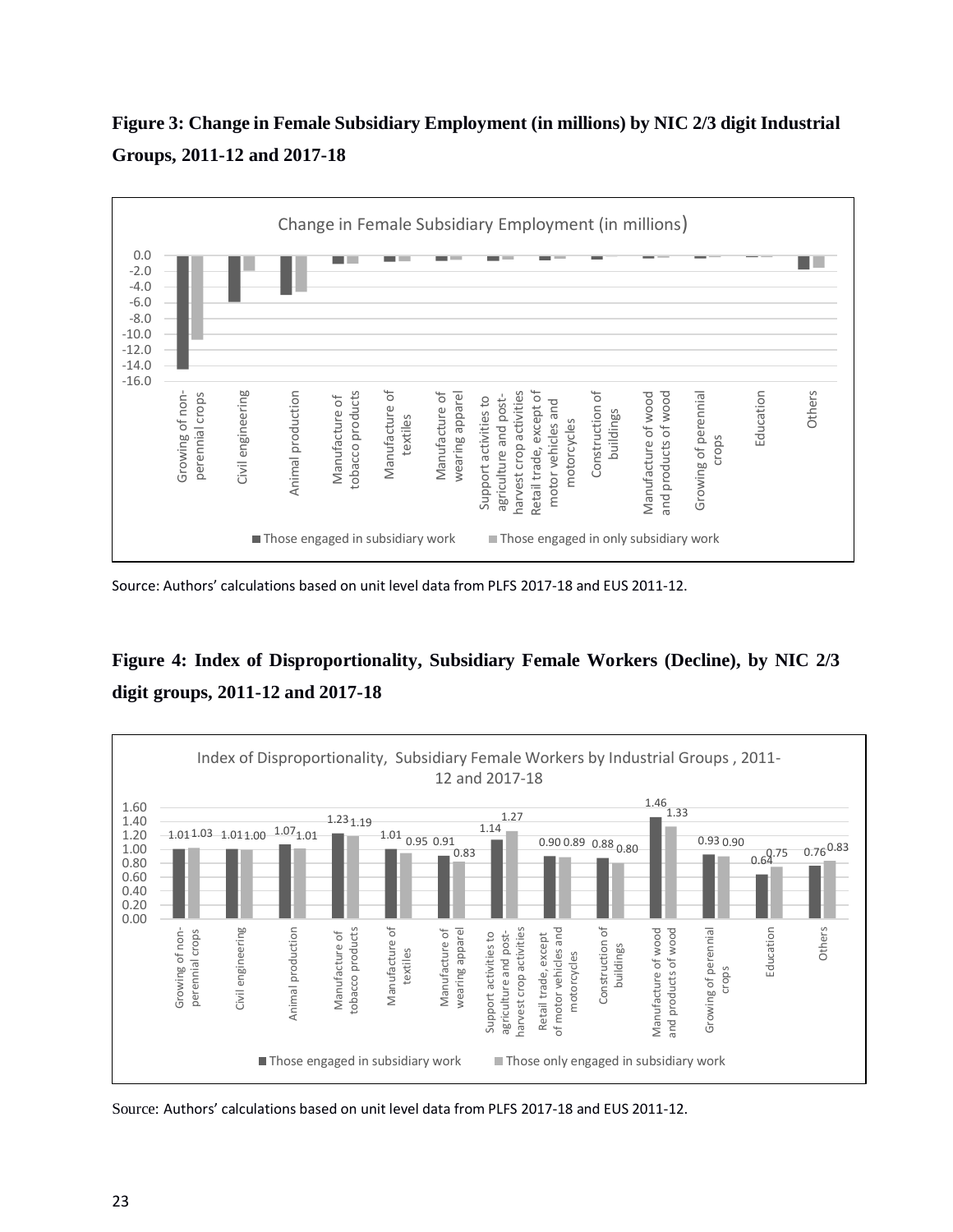Sectors with a value of more than 1 such as manufacturing have thus seen a more than proportionate fall in the number of female subsidiary workers while subsidiary workers engaged in agricultural activities have moved out of the workforce in proportion to their overall share in the base period. It is clear from the foregoing, that the absolute decline in employment in the period of study is driven by women doing subsidiary work in agriculture, and to a lesser extent in construction and labour-intensive manufacturing.

#### **5. Conclusion**

India faces a significant challenge of adequate employment generation in the years to come. Effective policy making requires good data as well as sound methods for measuring employment generation over time. In this paper we have presented a relatively less used, but demographically sounder technique of projecting absolute workforce numbers. The cohort-component method makes use of demographic data produced subsequent to the most recent Census, and thus produces more reliable population estimates. Using this method, the paper also showed two key aspects of employment dynamics in the 2011-2017 period. Firstly, employment growth has been weak in every demographic group (men, women, urban, rural) and has lagged far behind population growth. The result has been falling rates of labour force participation and rising rates of unemployment in every group. Second, employment has not grown at all, and has in fact fallen for rural women. The implications of this fall are ambiguous without more information on whether the withdrawal of women from subsidiary farm work took place due to disappearing work opportunities or an improvement in household incomes. Further research is needed to address this question.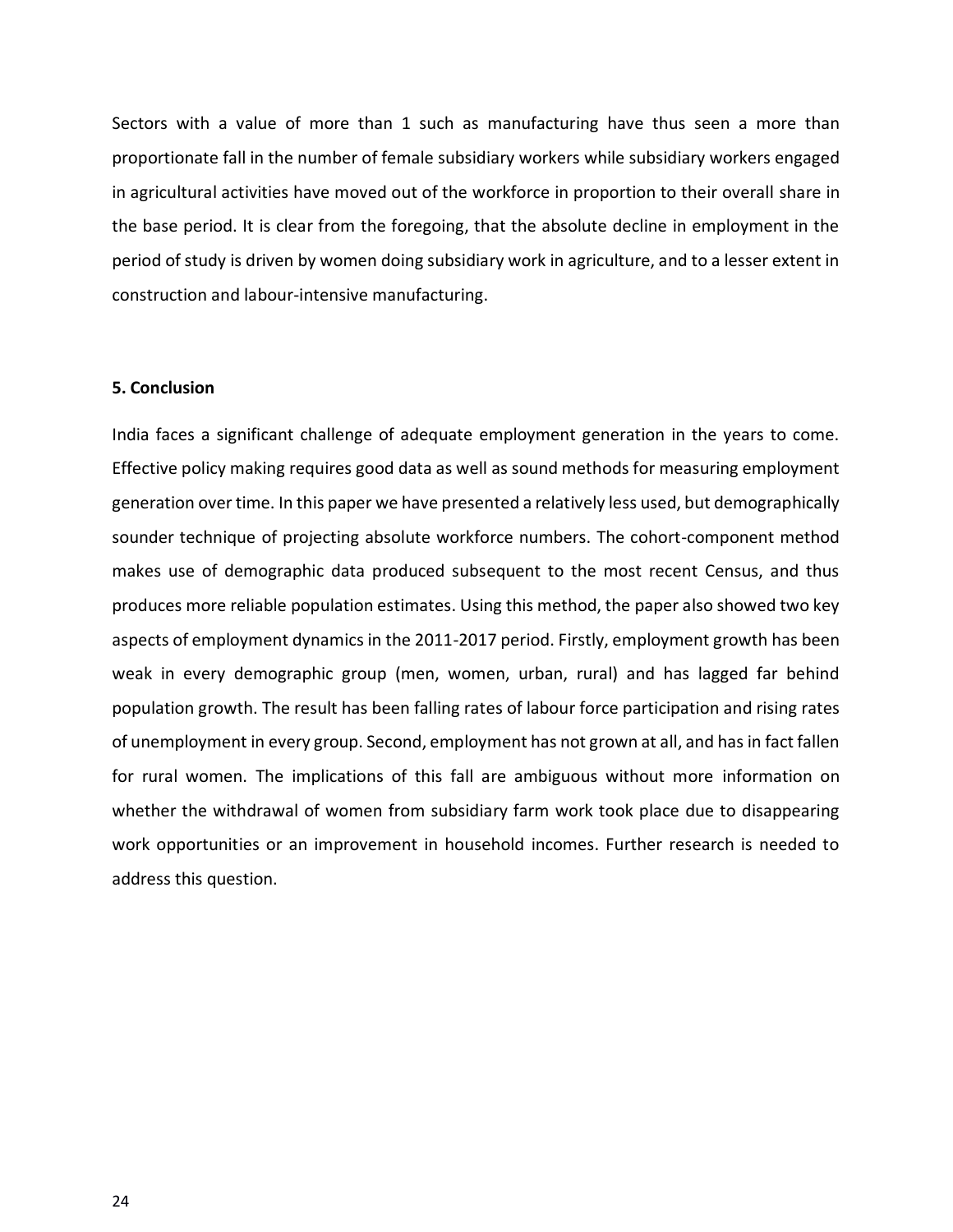#### **References**

- Bhandari, Laveesh and Amaresh Dubey (2019): "Emerging Employment Patterns of 21st Century India", *Indicus Foundation White Paper*, September, 13, pp 1–41.
- De Gans, Hendrik Antonie (1999): *Population Forecasting 1895-1945: The Transition to Modernity*, Dordecht: Kluwer Academic Publishers.
- George, M. V., Stanley K. Smith, David A. Swanson and Jeff Tayman (2004). "Population Projections" in *The Methods and Materials of Demography*, Jacob Siegel and David Swanson (eds), San Diego: Elsevier Academic Press.

Himanshu. (2019, August 1): Opinion: The seriousness of the problem of unemployment in India, viewed on 13 August, 2019 [https://www.livemint.com/opinion/columns/opinion](https://www.livemint.com/opinion/columns/opinion-the-seriousness-of-the-problem-of-unemployment-in-india-1564679281965.html)[the-seriousness-of-the-problem-of-unemployment-in-india-1564679281965.html.](https://www.livemint.com/opinion/columns/opinion-the-seriousness-of-the-problem-of-unemployment-in-india-1564679281965.html)

- Hussmanns, Ralf, Farhad Mehran and Vijay Verma (1990): *Surveys of Economically Active Population, Employment, Unemployment, and Underemployment: An ILO Manual on Concepts and Methods*, Geneva: ILO.
- Kannan, K. P. and G Raveendran (2009): "Growth sans employment: A quarter century of jobless growth in India's organised manufacturing", *Economic and Political Weekly*, Vol 44, No 10, pp 80-91.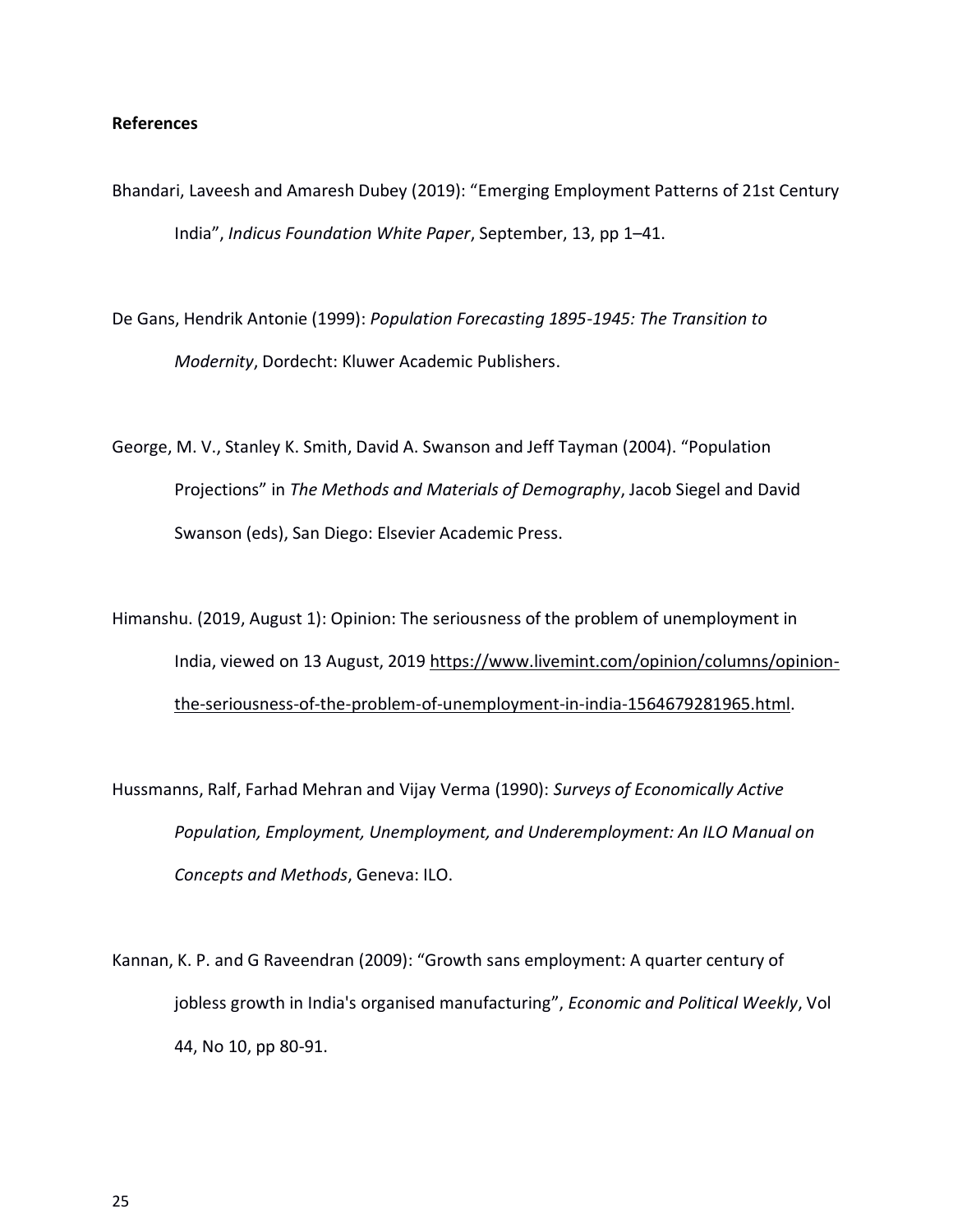- Kannan, K. P. and G Raveendran (2019): "From Jobless to Job-loss Growth Gainers and Losers during 2012–18", *Economic and Political Weekly*, Vol 54, No 44, pp 38–44.
- Mehrotra, Santosh (2018): "The Indian Labour Market: A Fallacy, Two Looming Crises, and a Silent Tragedy", *State of Working India 2018 Background Paper*, Azim Premji University, Bangalore.
- Mehrotra, Santosh and Jajati K. Parida (2019): "India's Employment Crisis: Rising Education Levels and Falling Non-agricultural Job Growth", *CSE Working Paper*, 2019*,* No 04, pp 1– 22, viewed on 27 November, 2019 [https://cse.azimpremjiuniversity.edu.in/wp](https://cse.azimpremjiuniversity.edu.in/wp-content/uploads/2019/10/Mehrotra_Parida_India_Employment_Crisis.pdf)content/uploads/2019/10/Mehrotra Parida India Employment Crisis.pdf .
- National Sample Survey Organisation (2008): *Review of Concepts and Measurement Techniques in Employment and Unemployment Surveys of NSSO*, Occasional Paper 1 (Survey Design and Research Division).
- O'Neill, Brian C., Deborah Balk, Melanie Brickman and Markos Ezra (2001): "A Guide to Global Population Projections", *Demographic Research,* Vol 4, No 8, pp 203-288.

Smith, Stanley K., Jeff Taymen and David A. Swanson (2000): *State and Local Population Projections: Methodology and Analysis*, New York: Kluwer Academic/Plenum. *State of Working India 2018*, Centre for Sustainable Employment, Azim Premji University, Bangalore.